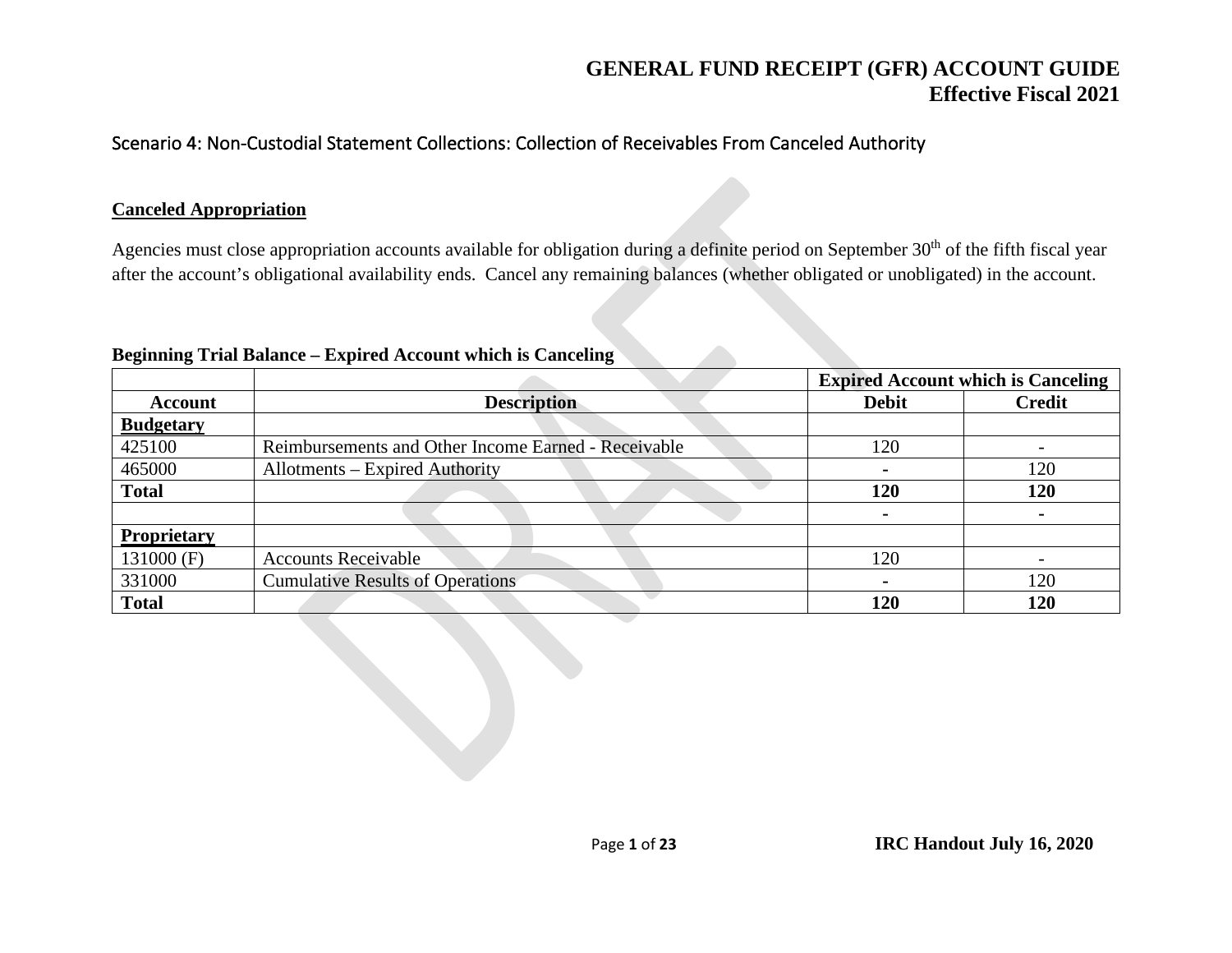#### <span id="page-1-0"></span>**Year 6 (September 30 of 5th expired year)**

| To record the cancellation of a receivable and reestablish cancelled receivable in the General Fund Receipt Account.         |              |               |                   |                                                                                                              |              |               |                  |  |
|------------------------------------------------------------------------------------------------------------------------------|--------------|---------------|-------------------|--------------------------------------------------------------------------------------------------------------|--------------|---------------|------------------|--|
| <b>Canceling Account</b>                                                                                                     | <b>Debit</b> | <b>Credit</b> | <b>TC</b>         | <b>GFR Account</b>                                                                                           | <b>Debit</b> | <b>Credit</b> | TC               |  |
| <b>Budgetary Entry</b><br>465000 Allotments – Expired<br>Authority<br>425100 Reimbursements And<br>Other Income Earned -     | 120          |               | F144 <sup>1</sup> | <b>Budgetary Entry</b><br>None                                                                               |              |               |                  |  |
| Receivable<br><b>Proprietary Entry</b><br>590000 (F) Other Revenue<br>(RC 24)<br>$131000$ (F) Accounts<br>Receivable (RC 22) | 120          | 120<br>120    |                   | <b>Proprietary Entry</b><br>131000 (F) Accounts<br>Receivable (RC 22)<br>590000 (F) Other<br>Revenue (RC 24) | 120          | 120           | C <sub>420</sub> |  |
|                                                                                                                              |              |               |                   | General Fund of the U.S. Government (099)                                                                    |              |               |                  |  |
| <b>Budgetary Entry</b><br>None                                                                                               |              |               |                   | <b>Budgetary Entry</b><br>None                                                                               |              |               |                  |  |
| <b>Proprietary Entry</b><br>None                                                                                             |              |               |                   | <b>Proprietary Entry</b><br>None                                                                             |              |               |                  |  |

<sup>&</sup>lt;sup>1</sup> Note the entries for recording a canceled receivable is considered an adjusting entry.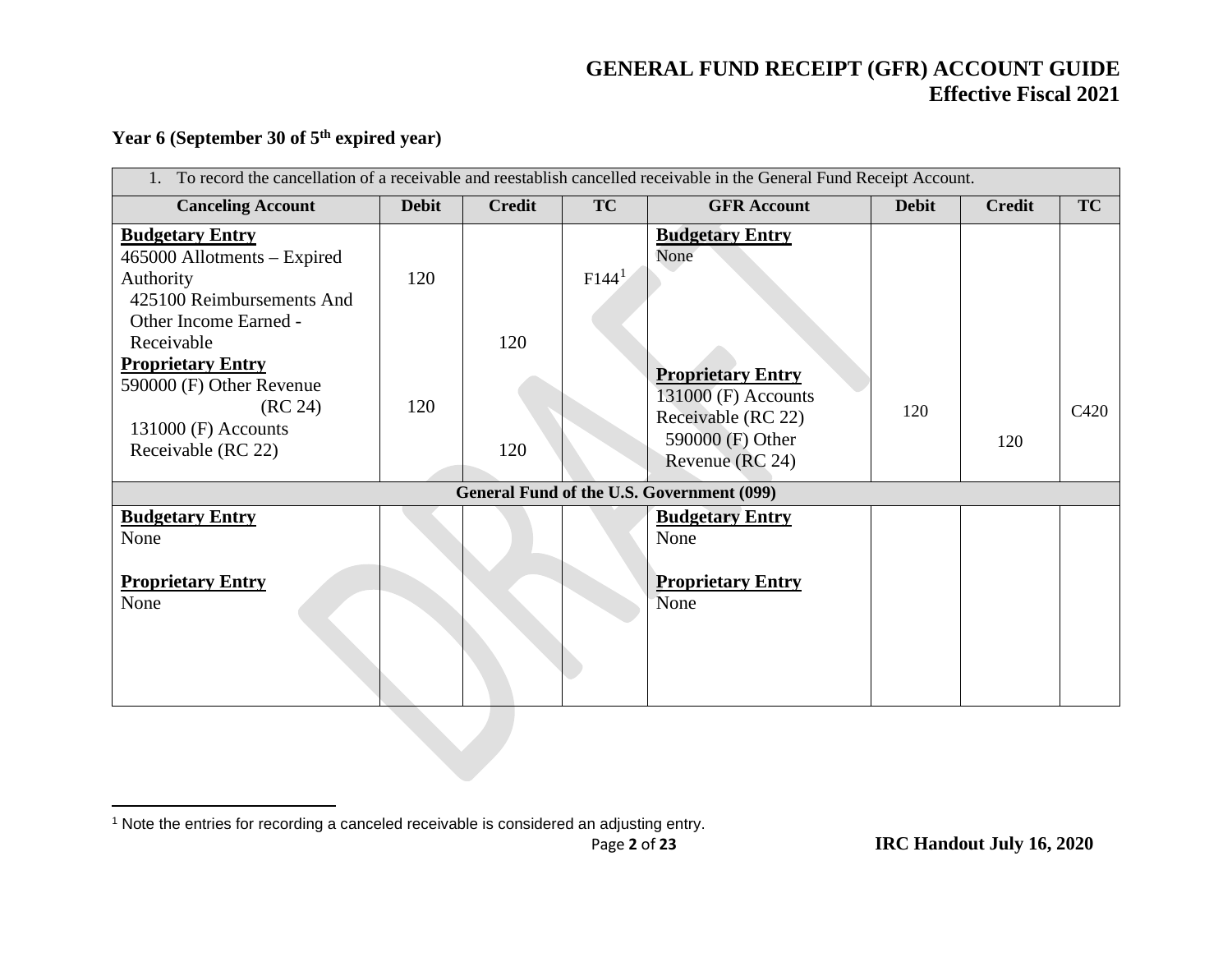Also Post:

| 2. To record offset for the amount accrued in a General Fund receipt account and to establish a liability for non-entity assets that are not<br>reported on the Statement of Custodial Activity or on the custodial footnote. |              |               |    |                                                                                                                                                                                                                                                                                                                 |              |               |                  |  |  |
|-------------------------------------------------------------------------------------------------------------------------------------------------------------------------------------------------------------------------------|--------------|---------------|----|-----------------------------------------------------------------------------------------------------------------------------------------------------------------------------------------------------------------------------------------------------------------------------------------------------------------|--------------|---------------|------------------|--|--|
| <b>Canceling Account</b>                                                                                                                                                                                                      | <b>Debit</b> | <b>Credit</b> | TC | <b>GFR Account</b>                                                                                                                                                                                                                                                                                              | <b>Debit</b> | <b>Credit</b> | <b>TC</b>        |  |  |
| <b>Budgetary Entry</b><br>None                                                                                                                                                                                                |              |               |    | <b>Budgetary Entry</b><br>None                                                                                                                                                                                                                                                                                  |              |               |                  |  |  |
| <b>Proprietary Entry</b><br>None                                                                                                                                                                                              |              |               |    | <b>Proprietary Entry</b><br>599400 (G) Offset to Non-Entity<br><b>Accrued Collections - Statement</b><br>of Changes in Net Position<br>(RC 48)<br>298500 (G) Liability For Non-<br>Entity Assets Not Reported on                                                                                                | 120          |               | C <sub>405</sub> |  |  |
|                                                                                                                                                                                                                               |              |               |    | The Statement of Custodial<br>Activity (RC 46)                                                                                                                                                                                                                                                                  |              | 120           |                  |  |  |
|                                                                                                                                                                                                                               |              |               |    | <b>General Fund of the U.S. Government (099)</b>                                                                                                                                                                                                                                                                |              |               |                  |  |  |
| <b>Budgetary Entry</b><br>None                                                                                                                                                                                                |              |               |    | <b>Budgetary Entry</b><br>None                                                                                                                                                                                                                                                                                  |              |               |                  |  |  |
| <b>Proprietary Entry</b><br>None                                                                                                                                                                                              |              |               |    | <b>Proprietary Entry</b><br>198000 (F) Asset For<br>Agency's Custodial and Non-<br><b>Entity Liabilities - General</b><br>Fund of the U.S. Government<br>(RC 46)<br>$571200$ (F) Accrual of<br>Agency Amount to be<br>Collected Custodial and<br>Non-Entity - General<br>Fund of the U.S.<br>Government (RC 48) | 120          | 120           |                  |  |  |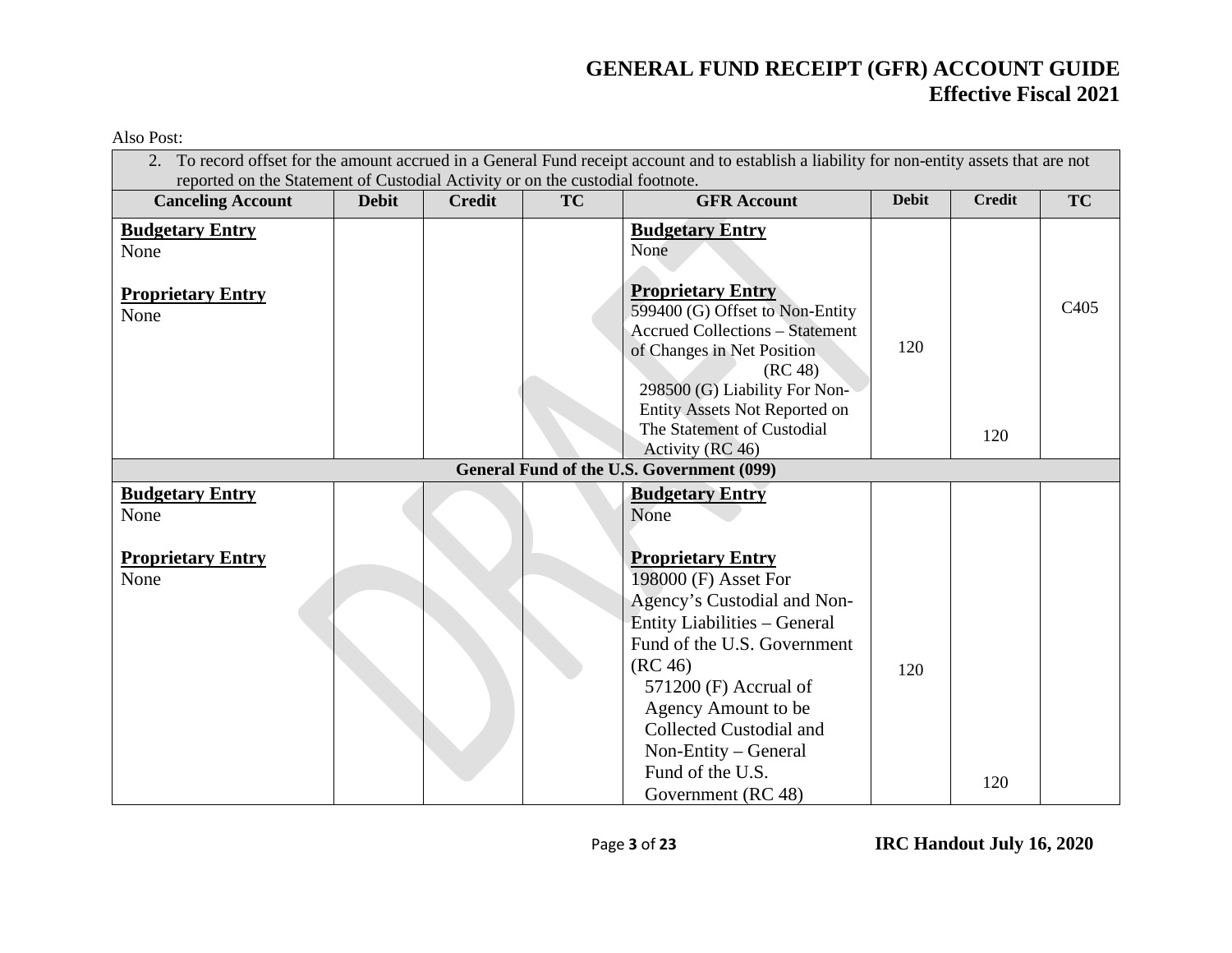|                  |                                                        | <b>Canceling Account</b> |                          | <b>GFR</b> Account |                |
|------------------|--------------------------------------------------------|--------------------------|--------------------------|--------------------|----------------|
| <b>Account</b>   | <b>Description</b>                                     | <b>Debit</b>             | <b>Credit</b>            | <b>Debit</b>       | Credit         |
| <b>Budgetary</b> |                                                        |                          |                          |                    |                |
| None             | None                                                   | $\overline{\phantom{0}}$ | -                        |                    |                |
|                  |                                                        |                          |                          |                    |                |
| <b>Total</b>     |                                                        |                          | $\blacksquare$           | $\blacksquare$     | $\blacksquare$ |
|                  |                                                        | $\blacksquare$           | -                        |                    |                |
| Proprietary      |                                                        |                          |                          |                    |                |
| 131000 (F)       | <b>Accounts Receivable</b>                             |                          | $\overline{\phantom{a}}$ | 120                |                |
| 298500 (G)       | Liability for Non-Entity Assets Not Reported on the    |                          |                          |                    | 120            |
|                  | <b>Statement of Custodial Activity</b>                 |                          |                          |                    |                |
| 331000           | <b>Cumulative Results of Operations</b>                | $\overline{\phantom{0}}$ | 120                      |                    |                |
| 590000 (F)       | <b>Other Revenue</b>                                   | 120                      |                          |                    | 120            |
| 599400 (G)       | Offset to Non-Entity Accrued Collection - Statement of |                          |                          | 120                |                |
|                  | <b>Changes in Net Position</b>                         |                          |                          |                    |                |
| <b>Total</b>     |                                                        | 120                      | 120                      | 240                | 240            |

#### **Year 6 – Preclosing Adjusted Trial Balance**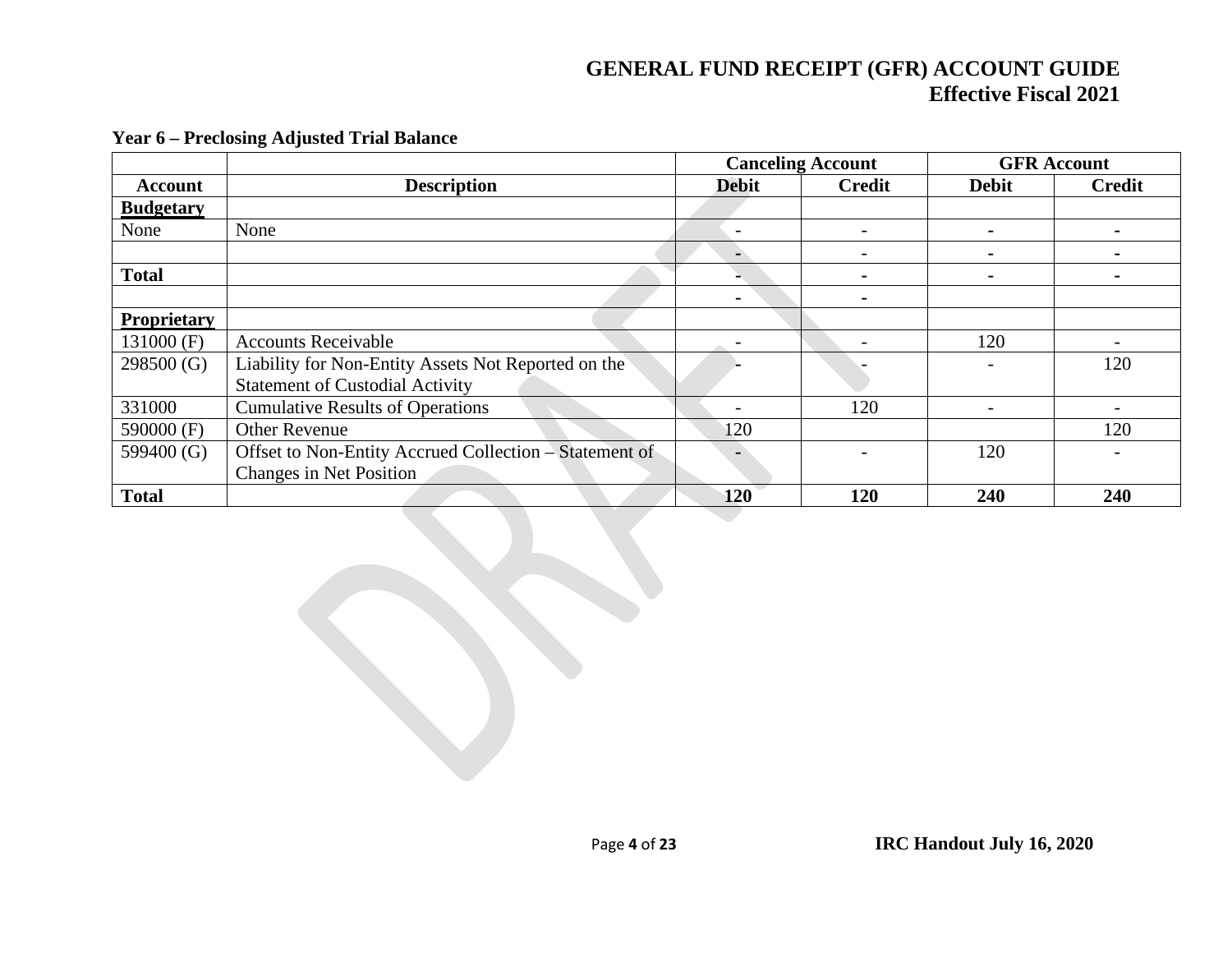#### **Financial Statements:**

| <b>CONSOLIDATED BALANCE SHEET AS OF SEPTEMBER 30, YEAR 6</b> |                                                                                                                  |                          |  |  |
|--------------------------------------------------------------|------------------------------------------------------------------------------------------------------------------|--------------------------|--|--|
| Line<br>No.                                                  |                                                                                                                  |                          |  |  |
|                                                              | <b>Assets (Note 2)</b>                                                                                           |                          |  |  |
|                                                              | Intragovernmental                                                                                                |                          |  |  |
| 3.                                                           | Accounts Receivable (Note 6) (131000E)                                                                           | 120                      |  |  |
| 6.                                                           | Total intragovernmental                                                                                          | 120                      |  |  |
| 15.                                                          | <b>Total assets</b>                                                                                              | 120                      |  |  |
|                                                              |                                                                                                                  |                          |  |  |
|                                                              | <b>Liabilities (Note 13)</b>                                                                                     |                          |  |  |
|                                                              | Intragovernmental                                                                                                |                          |  |  |
| 19.                                                          | Other (Note 15, 16, and 17) (298500E)                                                                            | 120                      |  |  |
| 20.                                                          | Total Intragovernmental                                                                                          | 120                      |  |  |
| 28.                                                          | <b>Total Liabilities</b>                                                                                         | 120                      |  |  |
|                                                              |                                                                                                                  |                          |  |  |
|                                                              | <b>Net Position</b>                                                                                              |                          |  |  |
| 33.                                                          | Cumulative results of operations - All Other Funds (Combined or Consolidated Totals) (331000B, 590000E, 599400E) | $\overline{\phantom{0}}$ |  |  |
| 35.                                                          | Total Net Position - All Other Funds                                                                             |                          |  |  |
| 36.                                                          | <b>Total Net Position</b>                                                                                        |                          |  |  |
| 37.                                                          | <b>Total liabilities and net position</b>                                                                        | 120                      |  |  |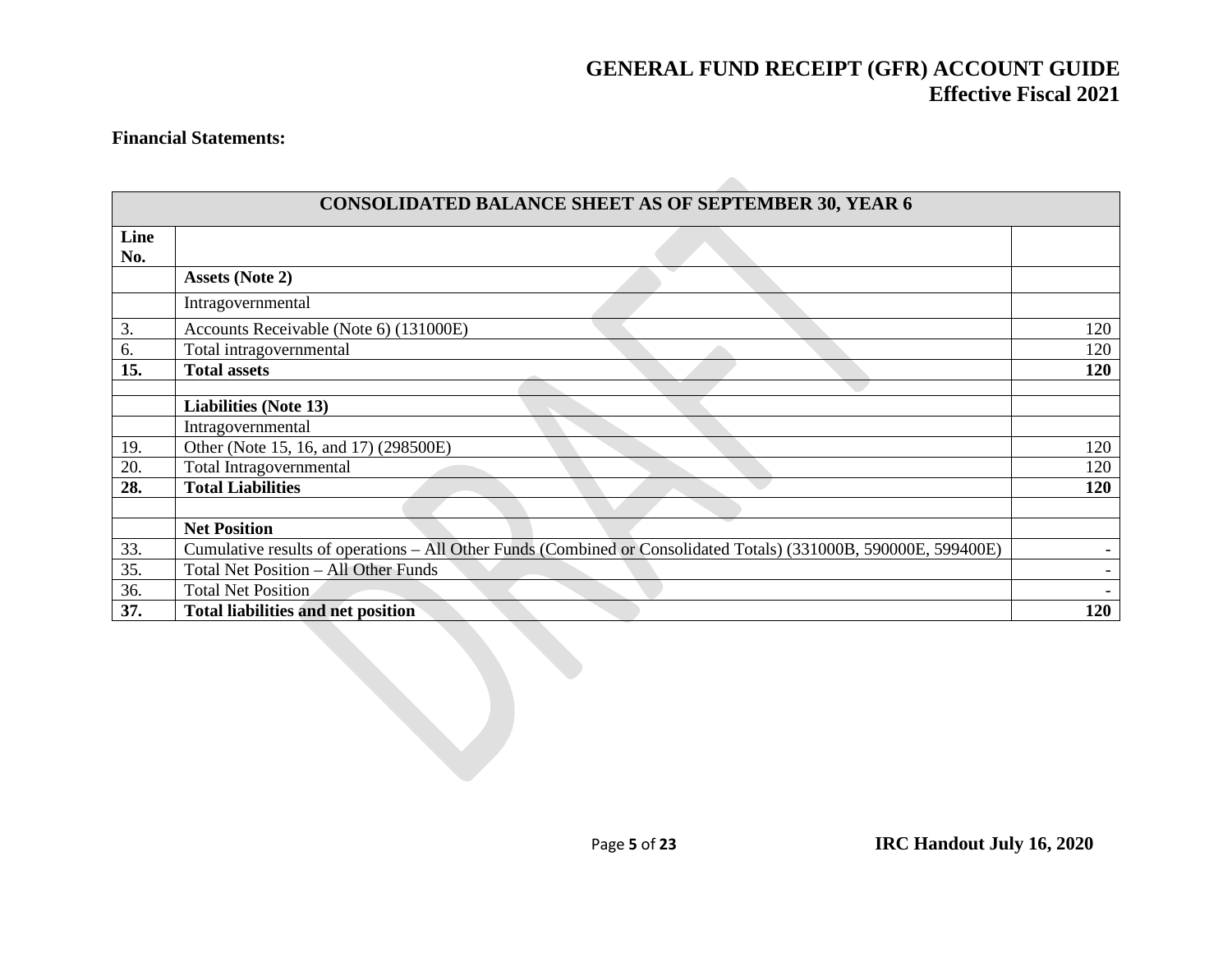|             | CONSOLIDATED STATEMENT OF CHANGES IN NET POSITION FOR THE YEAR ENDED SEPTEMBER 30,<br>YEAR 6 |                                     |                     |  |  |  |  |  |
|-------------|----------------------------------------------------------------------------------------------|-------------------------------------|---------------------|--|--|--|--|--|
| Line<br>No. |                                                                                              | All<br><b>Other</b><br><b>Funds</b> | <b>Consolidated</b> |  |  |  |  |  |
|             | <b>Cumulative Results from Operations:</b>                                                   |                                     |                     |  |  |  |  |  |
| 10.         | Beginning Balances (331000B)                                                                 | 120                                 | 120                 |  |  |  |  |  |
| 12.         | Beginning balances, as adjusted                                                              | 120                                 | 120                 |  |  |  |  |  |
|             | <b>Budgetary Financing Sources:</b>                                                          |                                     |                     |  |  |  |  |  |
| 15.         | Nonexchange revenue (590000E)                                                                | $\overline{\phantom{a}}$            |                     |  |  |  |  |  |
|             |                                                                                              |                                     |                     |  |  |  |  |  |
|             | <b>Other Financing Sources (Nonexchange):</b>                                                |                                     |                     |  |  |  |  |  |
| 22.         | Other $(+/-)$ (599400E)                                                                      | (120)                               | (120)               |  |  |  |  |  |
| 23.         | <b>Total Financing Sources</b>                                                               | (120)                               | (120)               |  |  |  |  |  |
| 24.         | Net Cost of Operations $(+/-)$                                                               | $\overline{\phantom{a}}$            |                     |  |  |  |  |  |
| 25.         | Net Change                                                                                   | (120)                               | (120)               |  |  |  |  |  |
| 26.         | <b>Cumulative Results of Operations</b>                                                      | $\overline{\phantom{a}}$            |                     |  |  |  |  |  |
| 27.         | <b>Net Position</b>                                                                          | $\overline{\phantom{a}}$            |                     |  |  |  |  |  |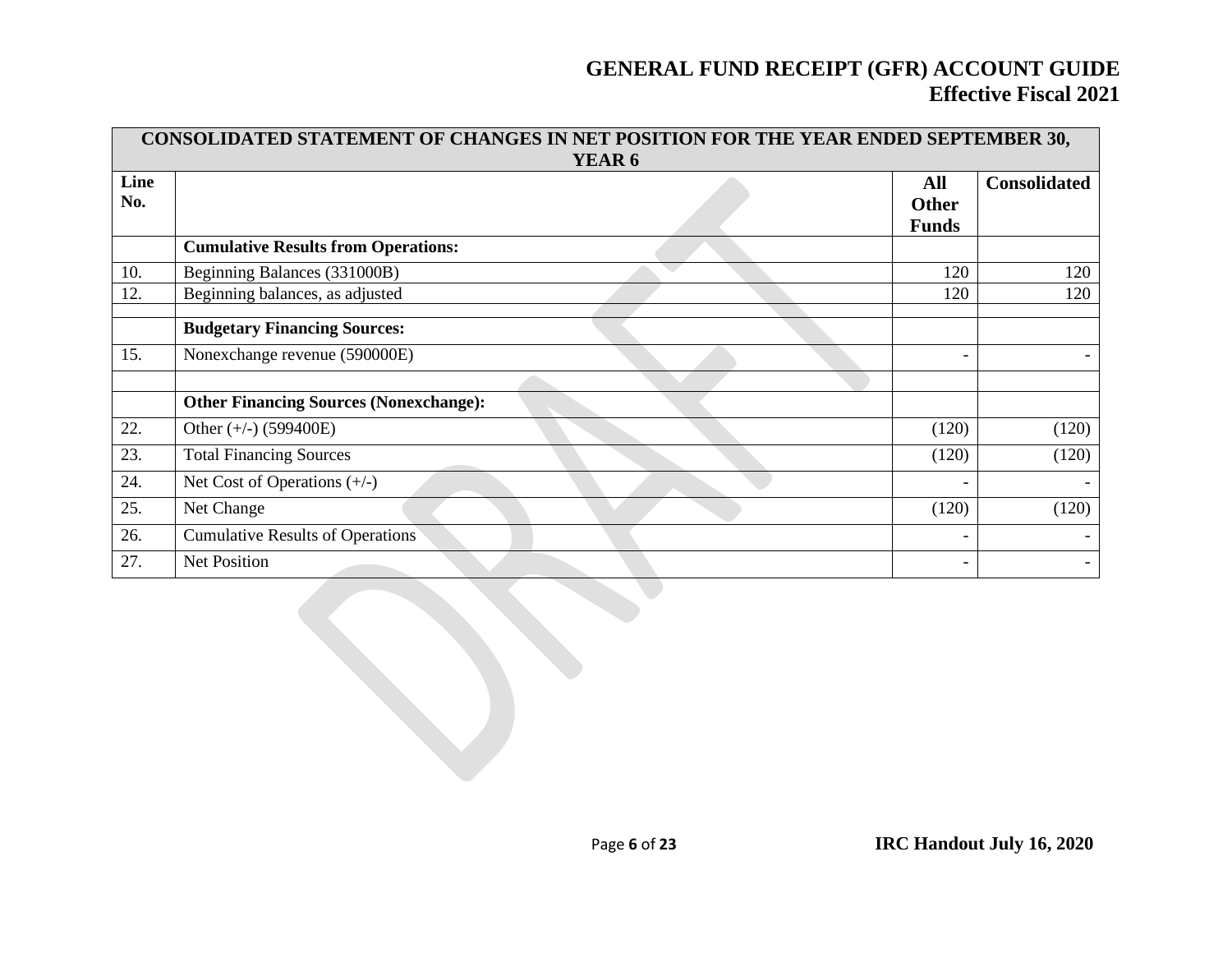|          | SF 133 AND SCHEDULE P: REPORT ON BUDGET EXECUTION AND BUDGETARY RESOURCES AND BUDGET<br>PROGRAM AND FINANCING SCHEDULE FOR THE YEAR ENDED SEPTEMBER 30, YEAR 6 |                          |            |  |  |  |  |
|----------|----------------------------------------------------------------------------------------------------------------------------------------------------------------|--------------------------|------------|--|--|--|--|
| Line No. |                                                                                                                                                                | SF 133                   | Schedule P |  |  |  |  |
|          | <b>BUDGETARY RESOURCES</b>                                                                                                                                     |                          |            |  |  |  |  |
|          | Unobligated balance:                                                                                                                                           |                          |            |  |  |  |  |
| 1000     | Unobligated balance brought forward, Oct 1 (425100B)                                                                                                           | 120                      | 120        |  |  |  |  |
| 1050     | Unobligated balance (total)                                                                                                                                    | 120                      | 120        |  |  |  |  |
| 1060     | Expired unobligated balance brought forward, Oct 1                                                                                                             | 120                      |            |  |  |  |  |
| 1099     | Expired unobligated balance (total)                                                                                                                            | 120                      |            |  |  |  |  |
|          |                                                                                                                                                                |                          |            |  |  |  |  |
|          | <b>Budget authority:</b>                                                                                                                                       |                          |            |  |  |  |  |
|          | <b>Status of budgetary resources:</b>                                                                                                                          |                          |            |  |  |  |  |
|          | Spending authority from offsetting collections:                                                                                                                |                          |            |  |  |  |  |
|          | Discretionary:                                                                                                                                                 |                          |            |  |  |  |  |
| 1701     | Change in uncollected payments, Federal sources $(+ or)-(425100B, 425100E)$                                                                                    | (120)                    | (120)      |  |  |  |  |
| 1750     | Spending authority from offsetting collections, discretionary (total)                                                                                          | (120)                    | (120)      |  |  |  |  |
| 1900     | Budget authority (total)                                                                                                                                       | (120)                    | (120)      |  |  |  |  |
| 1910     | Total budgetary resources                                                                                                                                      |                          |            |  |  |  |  |
| 1930     | Total budgetary resources available                                                                                                                            |                          |            |  |  |  |  |
|          |                                                                                                                                                                |                          |            |  |  |  |  |
|          | <b>STATUS OF BUDGETARY RESOURCES</b>                                                                                                                           |                          |            |  |  |  |  |
|          | New obligations and upward adjustments:                                                                                                                        |                          |            |  |  |  |  |
|          | Reimbursable:                                                                                                                                                  |                          |            |  |  |  |  |
| 2190     | New obligations and upward adjustments (total)                                                                                                                 |                          |            |  |  |  |  |
|          |                                                                                                                                                                |                          |            |  |  |  |  |
|          | Unobligated balance:                                                                                                                                           |                          |            |  |  |  |  |
|          | Apportioned, unexpired accounts:                                                                                                                               |                          |            |  |  |  |  |
| 2413     | Expired unobligated balance: end of year (465000E)                                                                                                             | $\overline{\phantom{a}}$ |            |  |  |  |  |
| 2490     | Unobligated balance, end of year (total)                                                                                                                       |                          |            |  |  |  |  |
| 2500     | Total budgetary resources                                                                                                                                      |                          |            |  |  |  |  |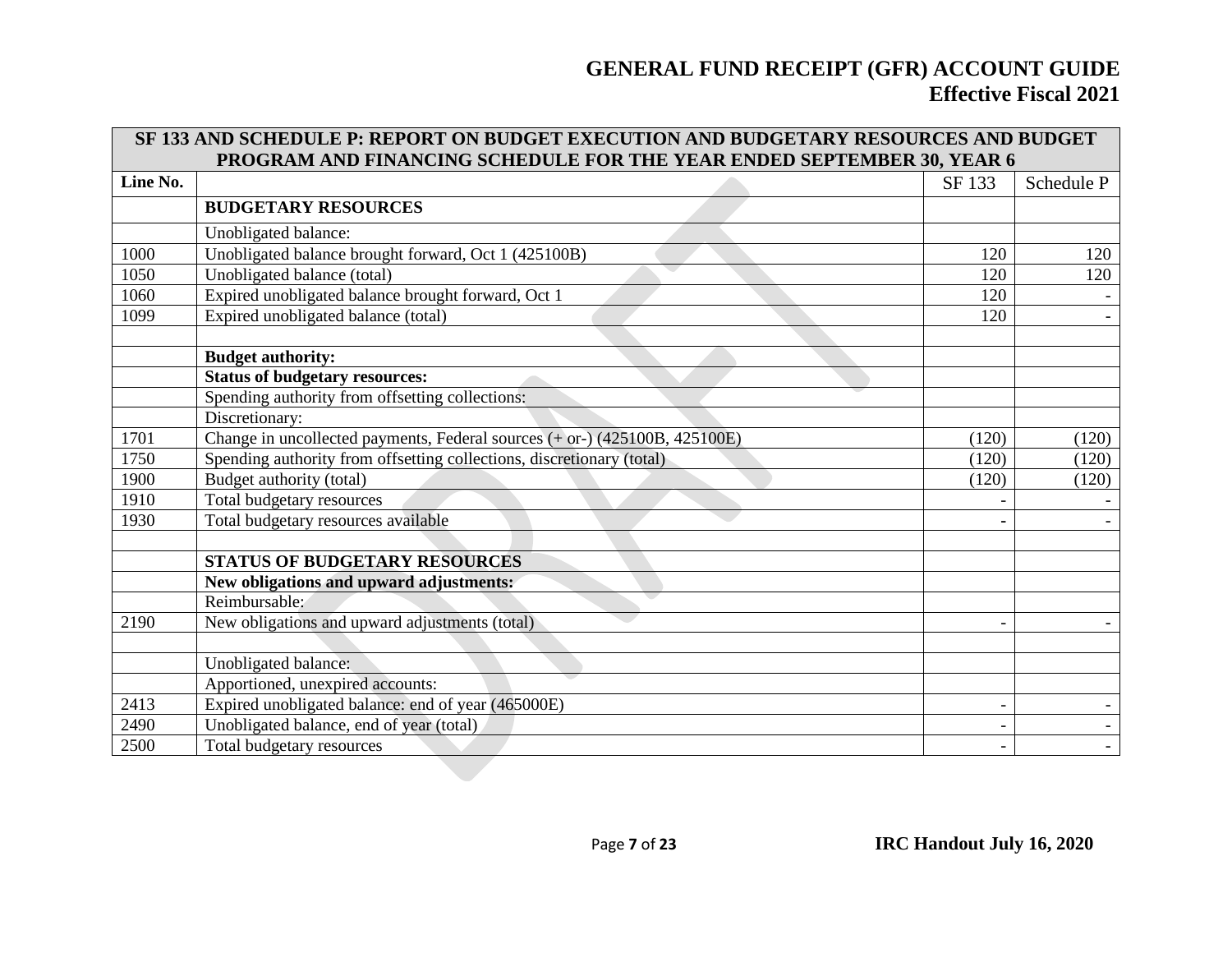|          | SF 133 AND SCHEDULE P: REPORT ON BUDGET EXECUTION AND BUDGETARY RESOURCES AND BUDGET<br>PROGRAM AND FINANCING SCHEDULE AS OF SEPTEMBER 30, YEAR 6 |        |                          |  |  |  |  |
|----------|---------------------------------------------------------------------------------------------------------------------------------------------------|--------|--------------------------|--|--|--|--|
| Line No. |                                                                                                                                                   | SF 133 | Schedule P               |  |  |  |  |
|          | Memorandum (non-add) entries:                                                                                                                     |        |                          |  |  |  |  |
| 2501     | Subject to apportionment – excluding anticipated amounts (465000E)                                                                                |        |                          |  |  |  |  |
|          |                                                                                                                                                   |        |                          |  |  |  |  |
|          | <b>CHANGE IN OBLIGATED BALANCE</b>                                                                                                                |        |                          |  |  |  |  |
|          | Unpaid obligations:                                                                                                                               |        |                          |  |  |  |  |
| 3060     | Uncollected pymts, Fed sources, brought forward, Oct 1 (-) (425100B)                                                                              | (120)  | (120)                    |  |  |  |  |
| 3061     | Adjustments to uncollected pymts, Fed sources, brought forward, Oct 1 (+ or -) (425100E)                                                          | 120    | 120                      |  |  |  |  |
|          | Memorandum (non-add) entries:                                                                                                                     |        |                          |  |  |  |  |
| 3100     | Obligated balance, start of year $(+ or -)$                                                                                                       |        |                          |  |  |  |  |
| 3200     | Obligated balance, end of year $(+ or -)$                                                                                                         |        |                          |  |  |  |  |
|          |                                                                                                                                                   |        |                          |  |  |  |  |
|          | BUDGET AUTHORITY AND OUTLAYS, NET                                                                                                                 |        |                          |  |  |  |  |
|          | Discretionary:                                                                                                                                    |        |                          |  |  |  |  |
|          | Gross budget authority and outlays:                                                                                                               |        |                          |  |  |  |  |
| 4000     | Budget authority, gross                                                                                                                           | (120)  | (120)                    |  |  |  |  |
|          |                                                                                                                                                   |        |                          |  |  |  |  |
|          | Outlays, gross                                                                                                                                    |        |                          |  |  |  |  |
| 4020     | Outlays, gross (total)                                                                                                                            |        |                          |  |  |  |  |
| 4051     | Change in uncollected pymts, Fed sources, expired accounts (+ or -) (425100B, 425100E)                                                            | 120    | 120                      |  |  |  |  |
| 4060     | Additional offsets against budget authority only (total)                                                                                          | 120    |                          |  |  |  |  |
| 4070     | Budget authority, net (discretionary)                                                                                                             |        | (120)                    |  |  |  |  |
| 4080     | Outlays, net (discretionary)                                                                                                                      |        |                          |  |  |  |  |
|          |                                                                                                                                                   |        |                          |  |  |  |  |
|          | Budget authority and outlays, net (total)                                                                                                         |        |                          |  |  |  |  |
| 4141     | Change in uncollected pymts, Fed sources, expired account $(+ or -)$ (425100B, 425100E)                                                           | 120    |                          |  |  |  |  |
| 4150     | Additional offsets against budget authority only (total)                                                                                          | 120    |                          |  |  |  |  |
| 4180     | Budget authority, net (total)                                                                                                                     |        | $\overline{\phantom{a}}$ |  |  |  |  |
| 4190     | Outlays, net (total)                                                                                                                              |        | $\overline{\phantom{a}}$ |  |  |  |  |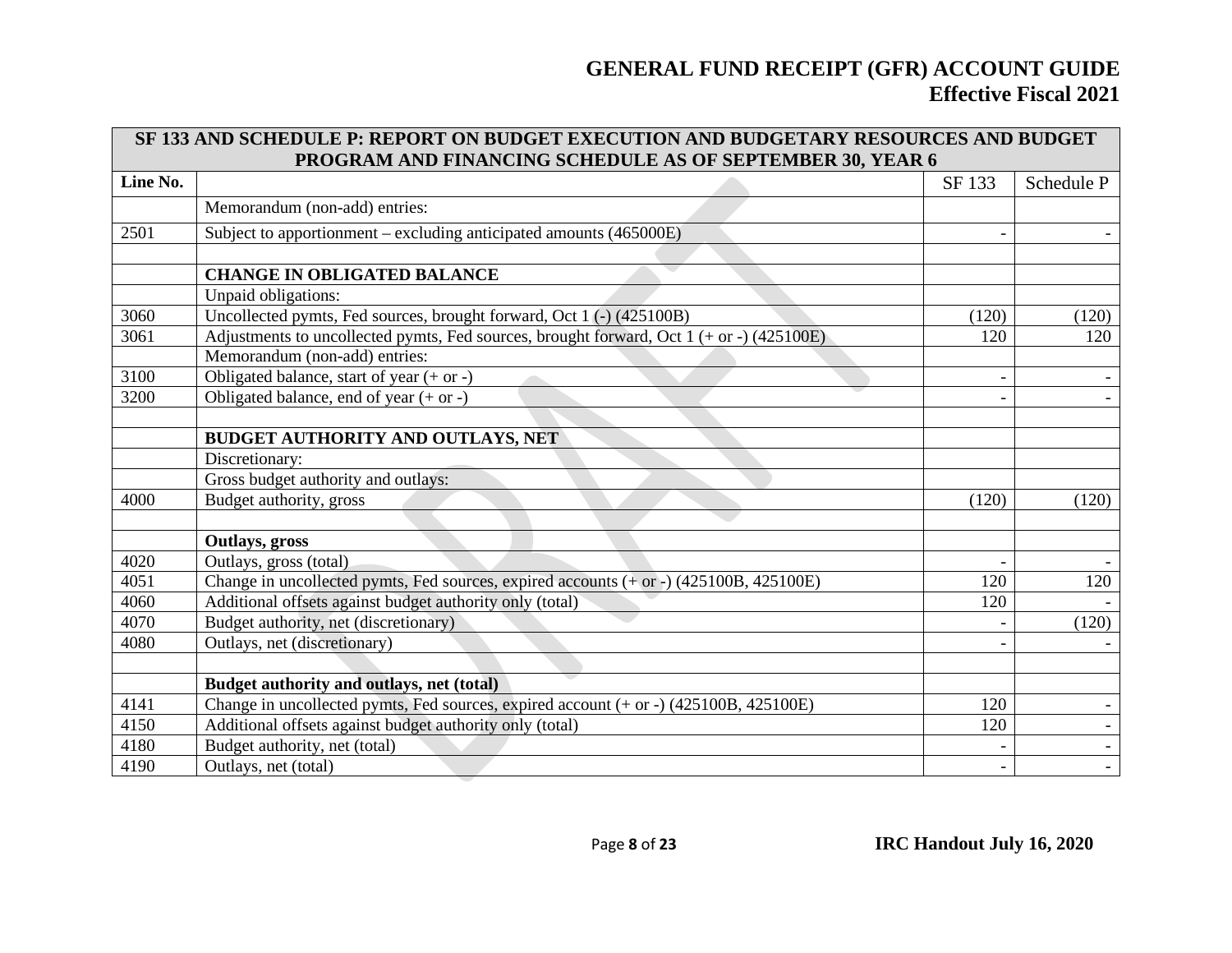#### **Reclassified Financial Statements:**

|             | RECLASSIFIED BALANCE SHEET AS OF SEPTEMBER 30, YEAR 6                                                                                   |                              |
|-------------|-----------------------------------------------------------------------------------------------------------------------------------------|------------------------------|
| Line<br>No. |                                                                                                                                         | <b>GFR</b><br><b>Account</b> |
| 3           | Federal                                                                                                                                 |                              |
| 3.3         | Accounts receivable (RC 22)/1 (131000E)                                                                                                 | 120                          |
| 3.14        | Total federal assets                                                                                                                    | 120                          |
| 4.          | <b>Total assets</b>                                                                                                                     | 120                          |
|             | <b>Liabilities</b>                                                                                                                      |                              |
| 7.          | Federal                                                                                                                                 |                              |
| 7.11        | Liability to agency Other Than the General Fund of the U.S. Government for custodial and other non-entity assets (RC<br>10)/1 (298500E) | 120                          |
| 7.15        | Total federal liabilities                                                                                                               | 120                          |
| 8           | <b>Total liabilities</b>                                                                                                                | 120                          |
|             |                                                                                                                                         |                              |
| 9           | <b>Net Position</b>                                                                                                                     |                              |
| 9.2         | Net Position – funds other than those from dedicated collections (331000B, 590000E, 599400E)                                            |                              |
| 10          | Total net position                                                                                                                      |                              |
| 11.         | <b>Total liabilities and net position</b>                                                                                               | 120                          |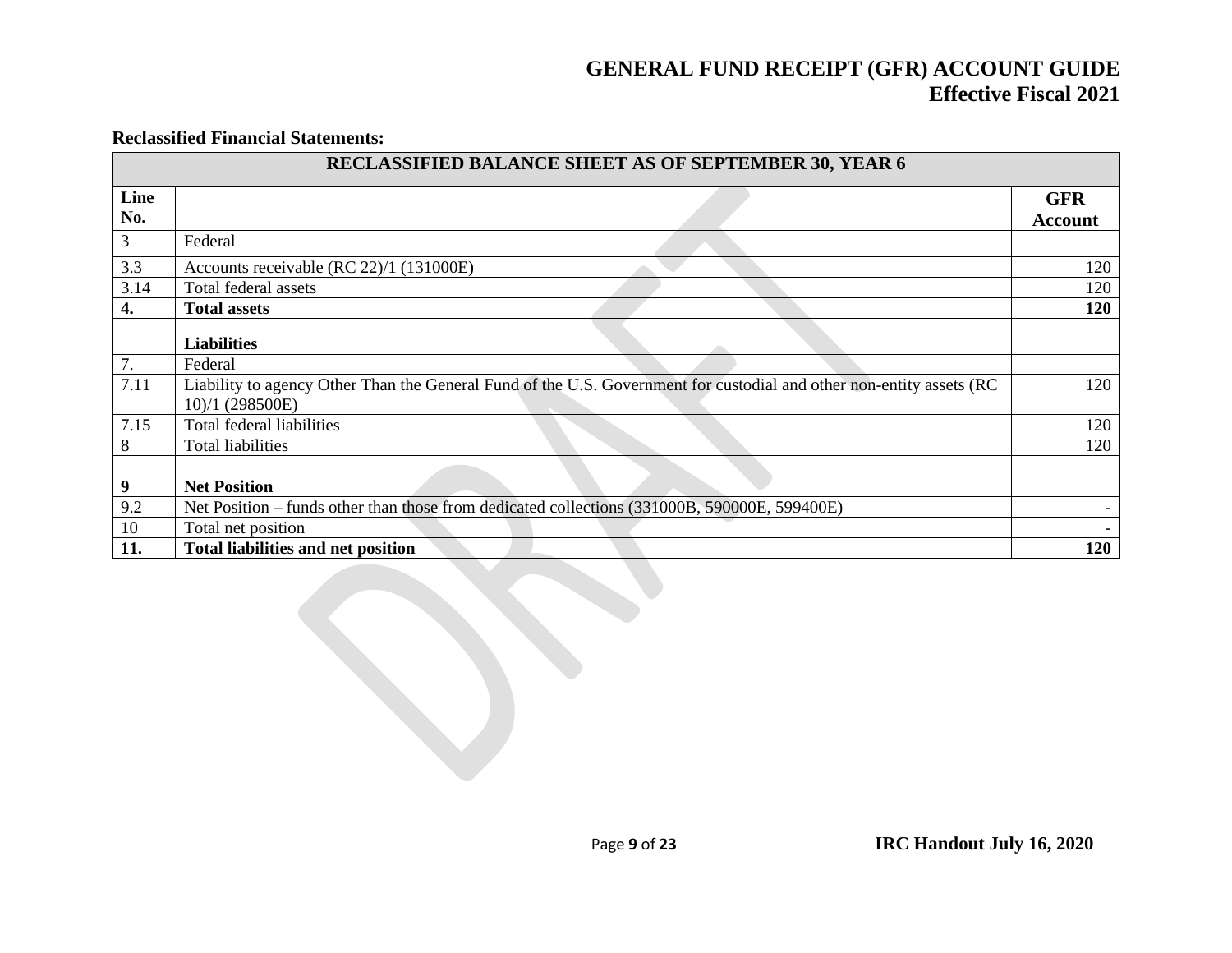|      | RECLASSIFIED STATEMENT OF OPERATIONS AND CHANGES IN NET POSITION FOR THE YEAR ENDED<br><b>SEPTEMBER 30, YEAR 6</b> |              |                     |  |  |  |  |
|------|--------------------------------------------------------------------------------------------------------------------|--------------|---------------------|--|--|--|--|
| Line |                                                                                                                    | All          | <b>Consolidated</b> |  |  |  |  |
| No.  |                                                                                                                    | <b>Other</b> |                     |  |  |  |  |
|      |                                                                                                                    | <b>Funds</b> |                     |  |  |  |  |
|      | Net position, beginning of period (331000B)                                                                        | 120          | 120                 |  |  |  |  |
|      | Net position, beginning of period - adjusted                                                                       | 120          | 120                 |  |  |  |  |
|      |                                                                                                                    |              |                     |  |  |  |  |
| 6    | Federal non-exchange revenue:                                                                                      |              |                     |  |  |  |  |
| 6.7  | Accrual of Collections Yet to be Transferred to a TAS Other Than the General Fund of the U.S.                      | 120          | 120                 |  |  |  |  |
|      | Government – Nonexchange (RC 16) (599400E)                                                                         |              |                     |  |  |  |  |
| 6.9  | Total federal non-exchange revenue                                                                                 | (120)        | (120)               |  |  |  |  |
|      |                                                                                                                    |              |                     |  |  |  |  |
| 9    | Net cost of operations $(+/-)$                                                                                     |              |                     |  |  |  |  |
| 10   | Net position, end of period                                                                                        |              |                     |  |  |  |  |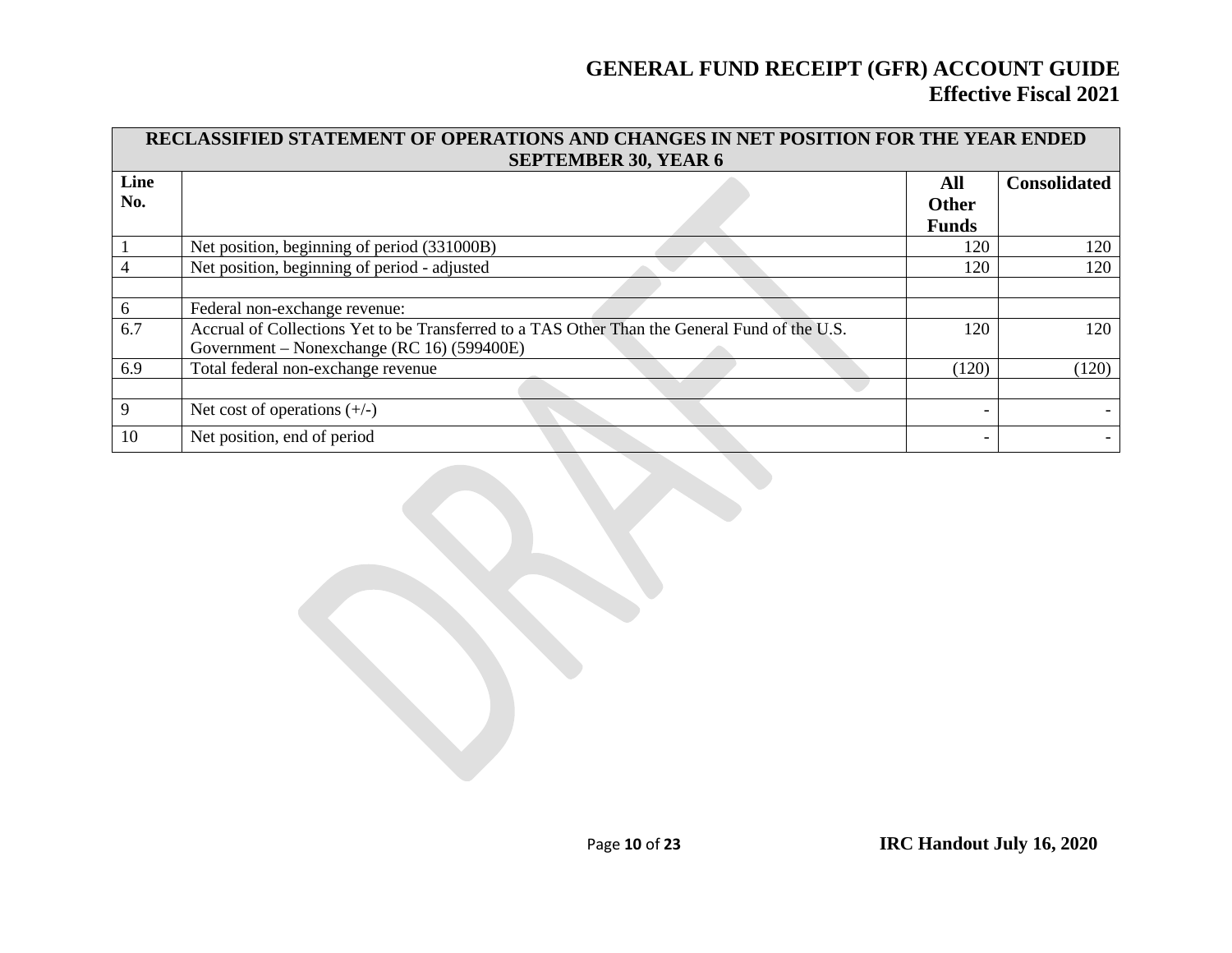Government (RC 48)

Operations

331000 Cumulative Results of

#### **Closing Entries:**

| <b>Closing Entries:</b>                                                                                             |       |        |           |                                                                                                                                                                                   |              |               |
|---------------------------------------------------------------------------------------------------------------------|-------|--------|-----------|-----------------------------------------------------------------------------------------------------------------------------------------------------------------------------------|--------------|---------------|
| To record the closing of revenue, expense, and other financing source accounts to cumulative results of operations. |       |        |           |                                                                                                                                                                                   |              |               |
| <b>Canceling Account</b>                                                                                            | Debit | Credit | <b>TC</b> | <b>GFR</b> Account                                                                                                                                                                | <b>Debit</b> | <b>Credit</b> |
| <b>Budgetary Entry</b><br>None                                                                                      |       |        |           | <b>Budgetary Entry</b><br>None                                                                                                                                                    |              |               |
| <b>Proprietary Entry</b><br>331000 Cumulative Results of Operations<br>590000 (F) Other Revenue                     | 120   | 120    | F336      | <b>Proprietary Entry</b><br>331000 Cumulative Results of<br>Operations<br>599400 (G) Offset to Non-Entity<br>Accrued Collection – Statement of<br>Changes in Net Position (RC 48) | 120          | 120           |
|                                                                                                                     |       |        |           | 590000 (F) Other Revenue<br>331000 Cumulative Results of<br>Operations                                                                                                            | 120          | 120           |
|                                                                                                                     |       |        |           | <b>General Fund of the U.S. Government (099)</b>                                                                                                                                  |              |               |
|                                                                                                                     |       |        |           | <b>Budgetary Entry</b><br>None<br><b>Proprietary Entry</b><br>571200 (F) Accrual of Agency Amount<br>- To Be Collected - Custodial and<br>Non-Entity – General Fund of the U.S.   |              |               |

120

120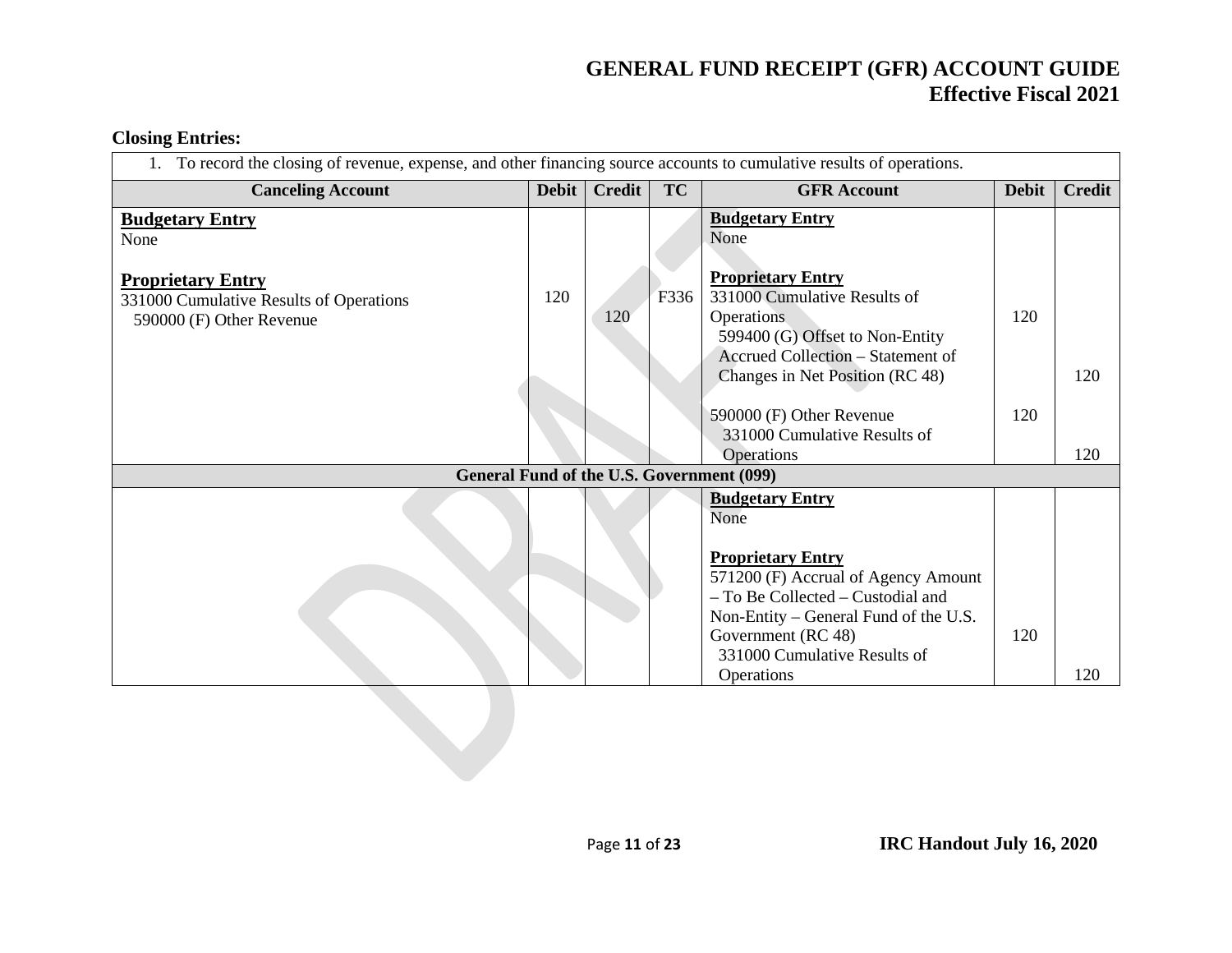|                    |                                                     | <b>Canceling Account</b> |                          | <b>GFR</b> Account |               |
|--------------------|-----------------------------------------------------|--------------------------|--------------------------|--------------------|---------------|
| <b>Account</b>     | <b>Description</b>                                  | <b>Debit</b>             | <b>Credit</b>            | <b>Debit</b>       | <b>Credit</b> |
| <b>Budgetary</b>   |                                                     |                          |                          |                    |               |
| None               | None                                                | $\overline{\phantom{0}}$ | $\overline{\phantom{0}}$ | $\blacksquare$     |               |
|                    |                                                     |                          |                          |                    |               |
| <b>Total</b>       |                                                     |                          | $\blacksquare$           | $\blacksquare$     |               |
|                    |                                                     | $\blacksquare$           | $\blacksquare$           |                    |               |
| <b>Proprietary</b> |                                                     |                          |                          |                    |               |
| 131000 (F)         | <b>Accounts Receivable</b>                          |                          | $\overline{\phantom{0}}$ | 120                |               |
| 298500(G)          | Liability for Non-Entity Assets Not Reported on the |                          |                          |                    | 120           |
|                    | <b>Statement of Custodial Activity</b>              |                          |                          |                    |               |
| <b>Total</b>       |                                                     | $\blacksquare$           |                          | 120                | 120           |

#### **Year 6 (September 30 of 5th expired year) – Post-Closing Trial Balance**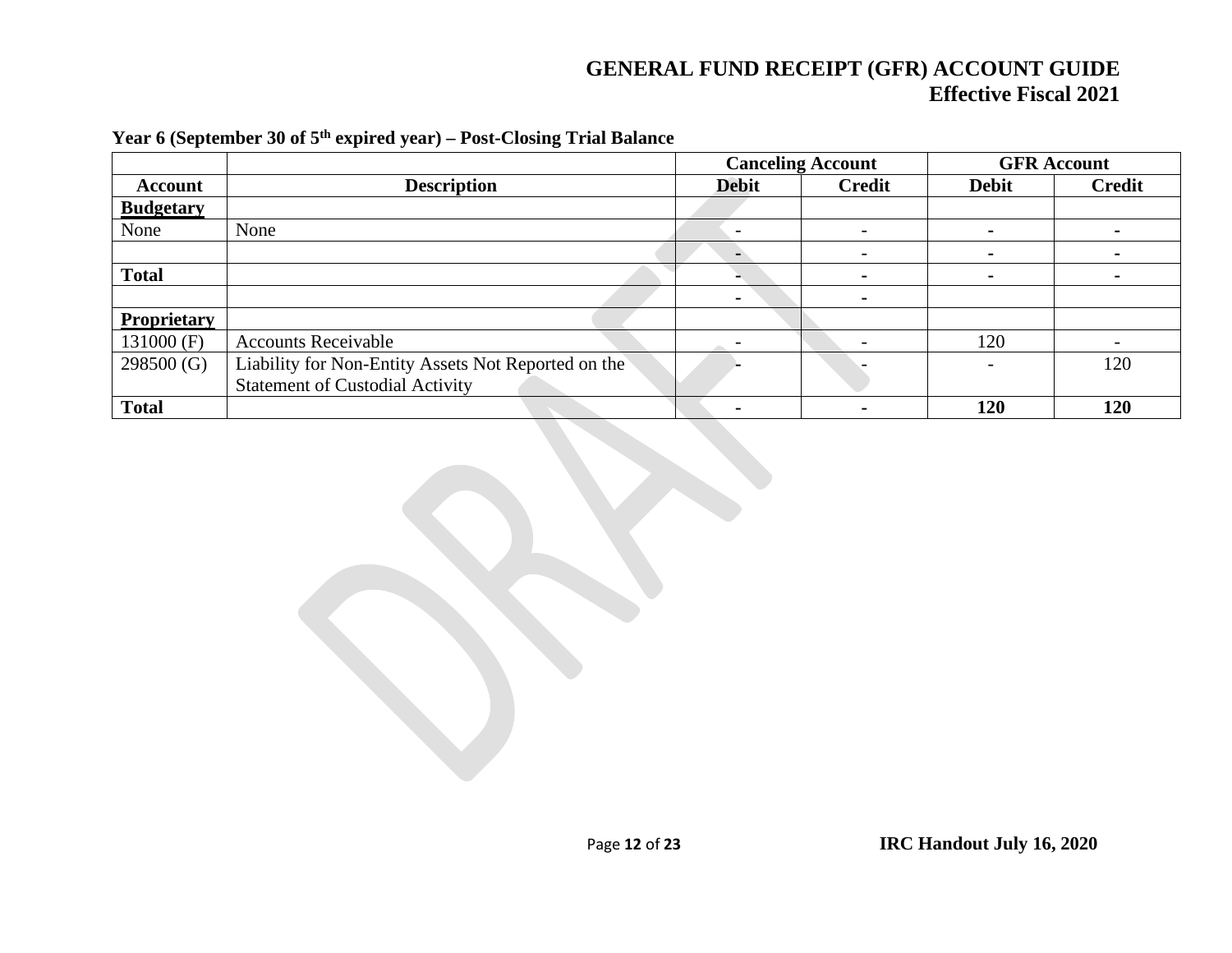#### **Year 7 – 1st Quarter**

| To record the collection of receivables of custodial revenue from a non-Federal source that is deposited to a miscellaneous receipt<br>account. |              |               |    |                                                                                                                                                                    |              |               |      |
|-------------------------------------------------------------------------------------------------------------------------------------------------|--------------|---------------|----|--------------------------------------------------------------------------------------------------------------------------------------------------------------------|--------------|---------------|------|
| <b>Canceled Account</b>                                                                                                                         | <b>Debit</b> | <b>Credit</b> | TC | <b>GFR Account</b>                                                                                                                                                 | <b>Debit</b> | <b>Credit</b> | TC   |
| <b>Budgetary Entry</b><br>None                                                                                                                  |              |               |    | <b>Budgetary Entry</b><br>None                                                                                                                                     |              |               |      |
| <b>Proprietary Entry</b><br>None                                                                                                                |              |               |    | <b>Proprietary Entry</b><br>101000 (G) Fund Balance With<br>Treasury (RC 40)<br>131000 (N) Accounts Receivable                                                     | 50           | 50            | C143 |
|                                                                                                                                                 |              |               |    | General Fund of the U.S. Government (099)                                                                                                                          |              |               |      |
| <b>Budgetary Entry</b><br>None                                                                                                                  |              |               |    | <b>Budgetary Entry</b><br>None                                                                                                                                     |              |               |      |
| <b>Proprietary Entry</b><br>None                                                                                                                |              |               |    | <b>Proprietary Entry</b><br>198000 (F) Assets for Agency's<br>Custodial and Non-Entity Liability<br>201000 (F) Liability for Fund<br>Balance With Treasury (RC 40) | 50           | 50            |      |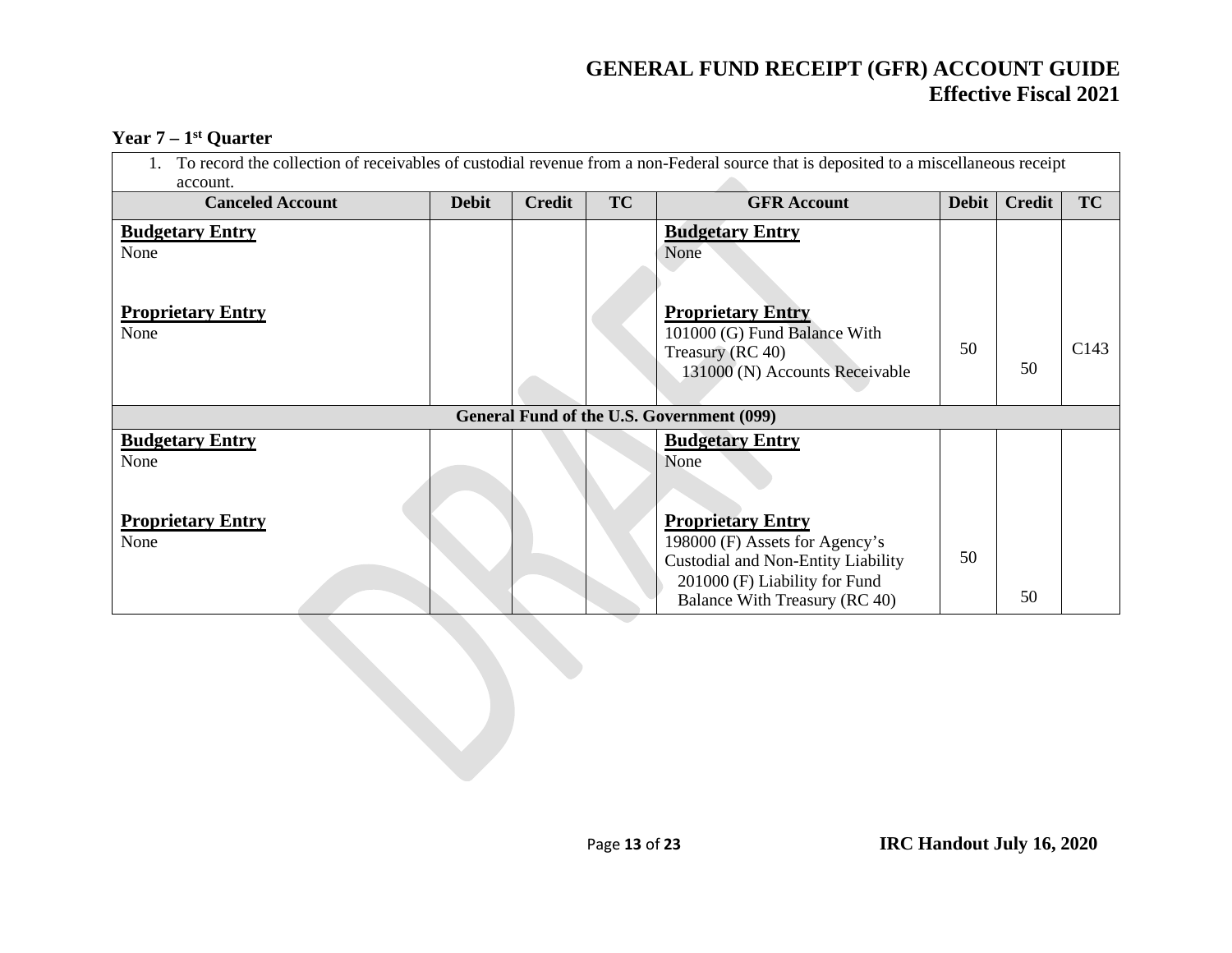| <b>Canceled Account</b>          | <b>Debit</b> | <b>Credit</b> | <b>TC</b> | <b>GFR Account</b>                                                                                                                                                                                                                                                      | <b>Debit</b> | <b>Credit</b> | TC               |
|----------------------------------|--------------|---------------|-----------|-------------------------------------------------------------------------------------------------------------------------------------------------------------------------------------------------------------------------------------------------------------------------|--------------|---------------|------------------|
| <b>Budgetary Entry</b><br>None   |              |               |           | <b>Budgetary Entry</b><br>None                                                                                                                                                                                                                                          |              |               |                  |
| <b>Proprietary Entry</b><br>None |              |               |           | <b>Proprietary Entry</b><br>599300 (G) Offset to Non-Entity<br>Collections - Statement of Changes in<br>Net Position (RC 44)<br>599400 (G) Offset to Non-Entity<br>Accrued Collections - Statement of<br>Changes in Net Position (RC 48)                                | 50           | 50            | D <sub>585</sub> |
|                                  |              |               |           | General Fund of the U.S. Government (099)                                                                                                                                                                                                                               |              |               |                  |
| <b>Budgetary Entry</b><br>None   |              |               |           | <b>Budgetary Entry</b><br>None                                                                                                                                                                                                                                          |              |               |                  |
| <b>Proprietary Entry</b><br>None |              |               |           | <b>Proprietary Entry</b><br>571200 (F) Accrual of Agency<br>Amount - To Be Collected -<br>Custodial and Non-Entity - General<br>Fund of the U.S. Government (RC 48)<br>571000 (F) Transfer In Of Agency<br>Unavailable Custodial and Non-<br>Entity Collections (RC 44) | 50           | 50            |                  |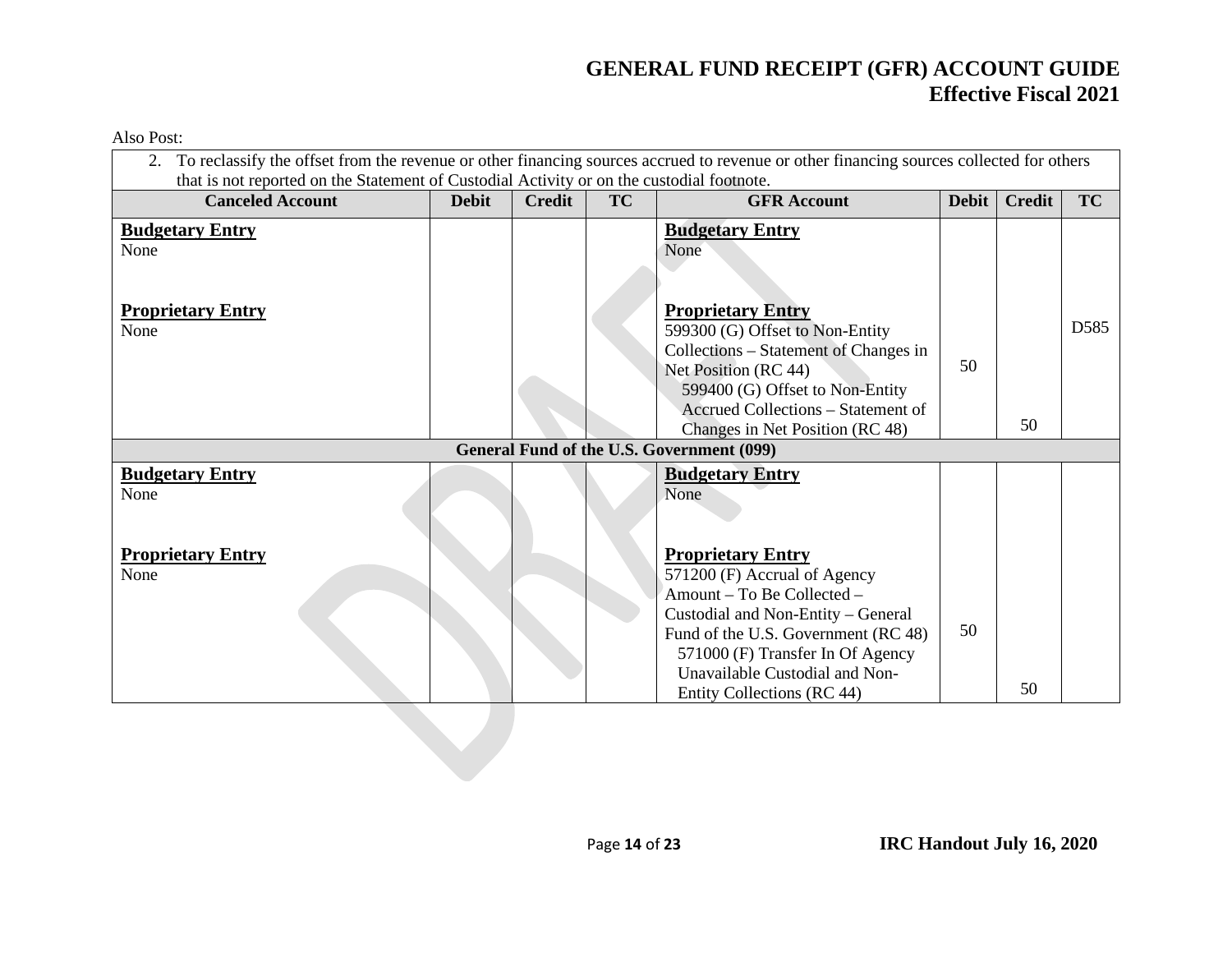|                    |                                                                    |              | <b>GFR Account</b> |
|--------------------|--------------------------------------------------------------------|--------------|--------------------|
| <b>Account</b>     | <b>Description</b>                                                 | <b>Debit</b> | <b>Credit</b>      |
| <b>Budgetary</b>   |                                                                    |              |                    |
| None               |                                                                    |              |                    |
|                    |                                                                    |              |                    |
| <b>Proprietary</b> |                                                                    |              |                    |
| 101000(G)          | <b>Fund Balance With Treasury</b>                                  | 50           |                    |
| 131000 (N)         | <b>Accounts Receivable</b>                                         | 70           |                    |
| 298500(G)          | Liability for Non-Entity Assets Not Reported on the Statement of   |              | 120                |
|                    | <b>Custodial Activity</b>                                          |              |                    |
| 599300 (G)         | Offset to Non-Entity Collections – Statement of Changes in Net     | 50           |                    |
|                    | Position                                                           |              |                    |
| 599400 (G)         | Offset to Non-Entity Accrued Collections - Statement of Changes in |              | 50                 |
|                    | <b>Net Position</b>                                                |              |                    |
| <b>Total</b>       |                                                                    | 170          | 170                |

#### **Year 7 - Preclosing Trial Balance**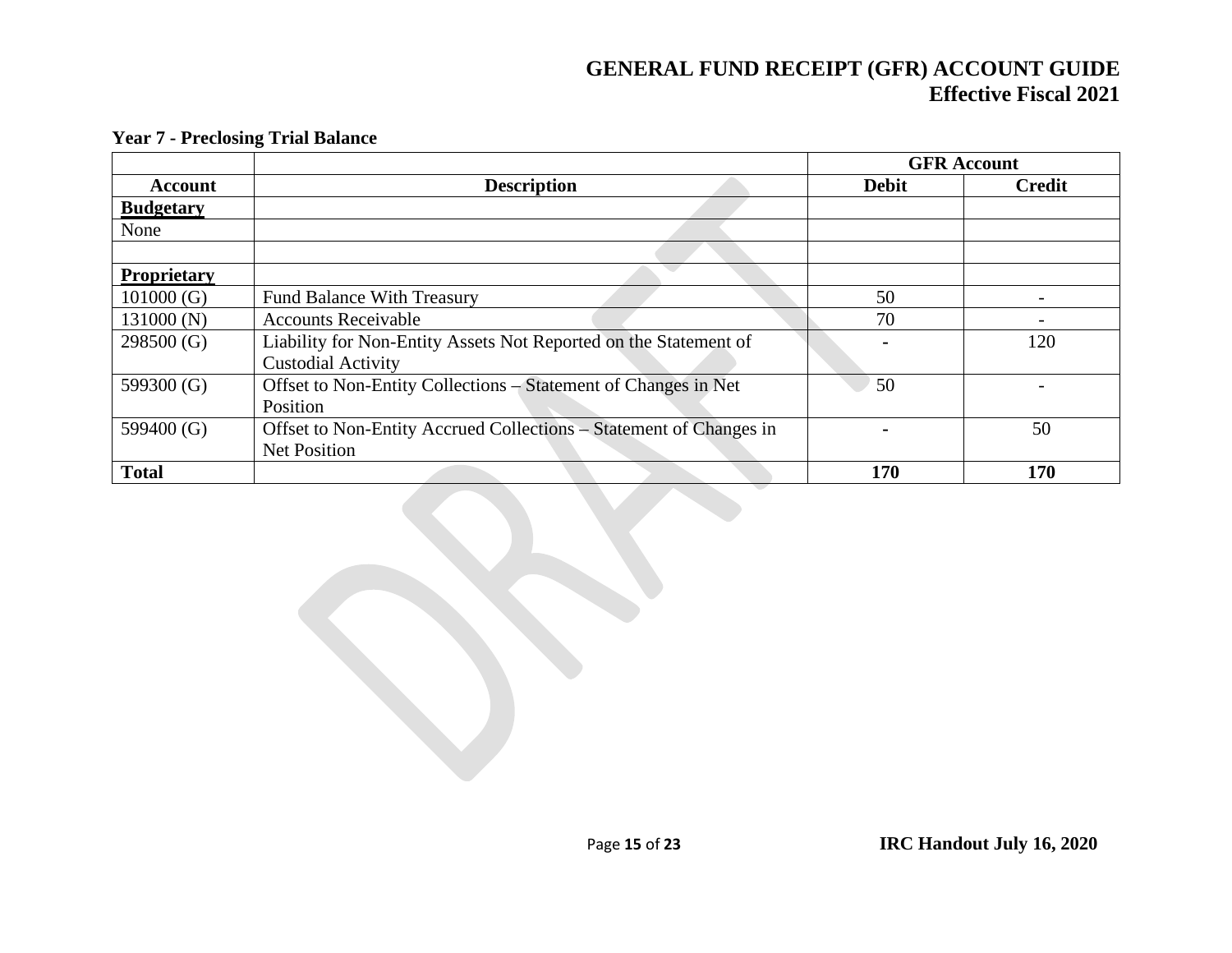#### **Financial Statements:**

|             | CONSOLIDATED BALANCE SHEET AS OF 1st QUARTER, DECEMBER 31, YEAR 7                                       |     |
|-------------|---------------------------------------------------------------------------------------------------------|-----|
| Line<br>No. |                                                                                                         |     |
|             | <b>Assets (Note 2)</b>                                                                                  |     |
|             | Intragovernmental                                                                                       |     |
| 1.          | Fund Balance With Treasury (Note 3) (101000E)                                                           | 50  |
| 3.          | Accounts Receivable (Note 6) (131000E)                                                                  | 70  |
| 6.          | Total intragovernmental                                                                                 | 120 |
| 15.         | <b>Total assets</b>                                                                                     | 120 |
|             |                                                                                                         |     |
|             | <b>Liabilities (Note 13)</b>                                                                            |     |
|             | Intragovernmental                                                                                       |     |
| 19.         | Other (Note 15, 16, and 17) (298500E)                                                                   | 120 |
| 20.         | Total Intragovernmental                                                                                 | 120 |
| 28.         | <b>Total Liabilities</b>                                                                                | 120 |
|             |                                                                                                         |     |
|             | <b>Net Position</b>                                                                                     |     |
| 33.         | Cumulative results of operations – All Other Funds (Combined or Consolidated Totals) (599300E, 599400E) |     |
| 35.         | Total Net Position - All Other Funds                                                                    |     |
| 36.         | <b>Total Net Position</b>                                                                               |     |
| 37.         | <b>Total liabilities and net position</b>                                                               | 120 |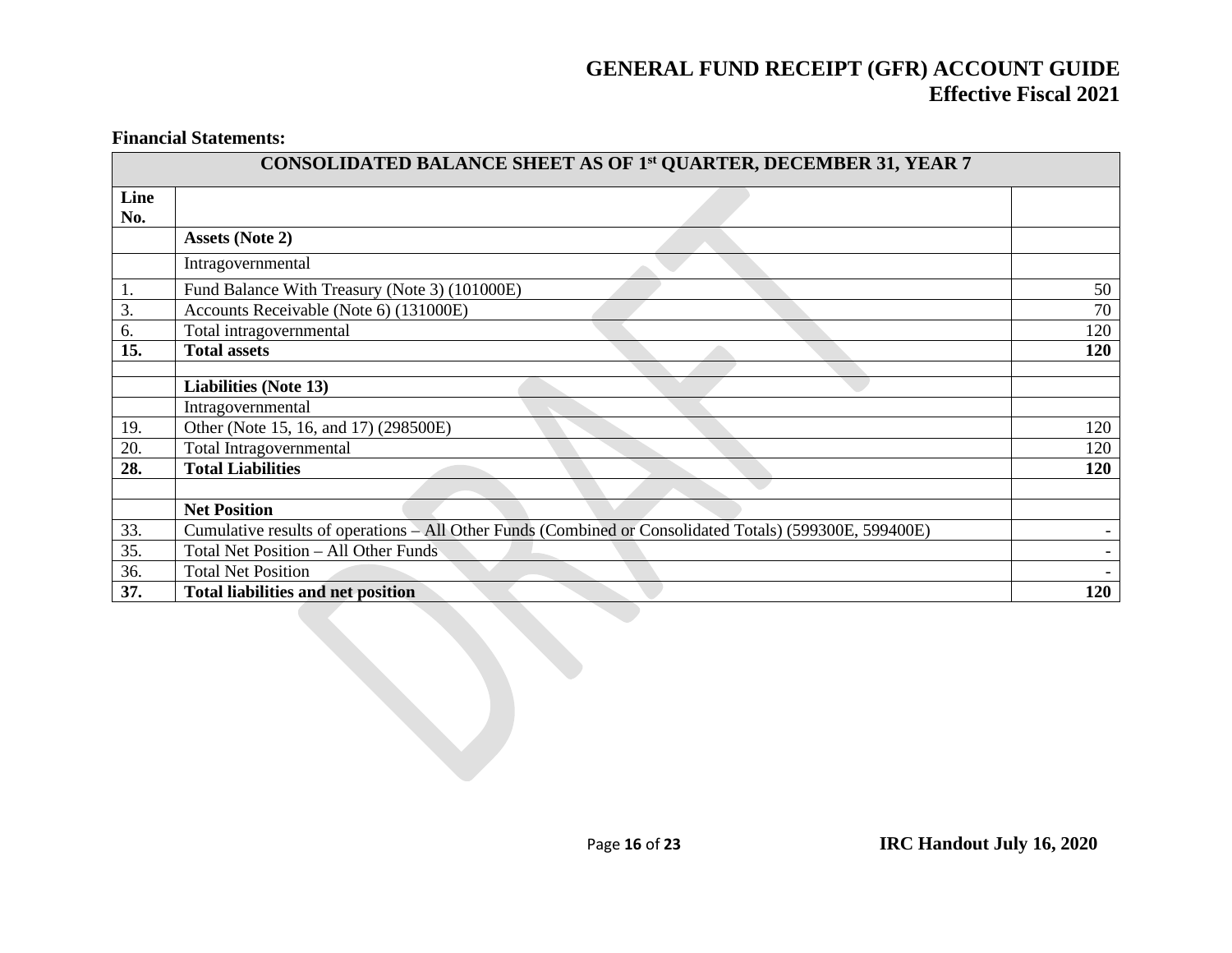#### **Year 7 – 4th Quarter**

| To record the collection of receivables of custodial revenue from a non-Federal source that is deposited to a miscellaneous receipt<br>account. |              |               |           |                                                                                                                                                                    |              |               |      |
|-------------------------------------------------------------------------------------------------------------------------------------------------|--------------|---------------|-----------|--------------------------------------------------------------------------------------------------------------------------------------------------------------------|--------------|---------------|------|
| <b>Canceled Account</b>                                                                                                                         | <b>Debit</b> | <b>Credit</b> | <b>TC</b> | <b>GFR Account</b>                                                                                                                                                 | <b>Debit</b> | <b>Credit</b> | TC   |
| <b>Budgetary Entry</b><br>None<br><b>Proprietary Entry</b>                                                                                      |              |               |           | <b>Budgetary Entry</b><br>None<br><b>Proprietary Entry</b>                                                                                                         |              |               |      |
| None                                                                                                                                            |              |               |           | 101000 (G) Fund Balance With<br>Treasury (RC 40)<br>131000 (N) Accounts Receivable                                                                                 | 70           | 70            | C143 |
|                                                                                                                                                 |              |               |           | General Fund of the U.S. Government (099)                                                                                                                          |              |               |      |
| <b>Budgetary Entry</b><br>None                                                                                                                  |              |               |           | <b>Budgetary Entry</b><br>None                                                                                                                                     |              |               |      |
| <b>Proprietary Entry</b><br>None                                                                                                                |              |               |           | <b>Proprietary Entry</b><br>198000 (F) Assets for Agency's<br>Custodial and Non-Entity Liability<br>201000 (F) Liability for Fund<br>Balance With Treasury (RC 40) | 70           | 70            |      |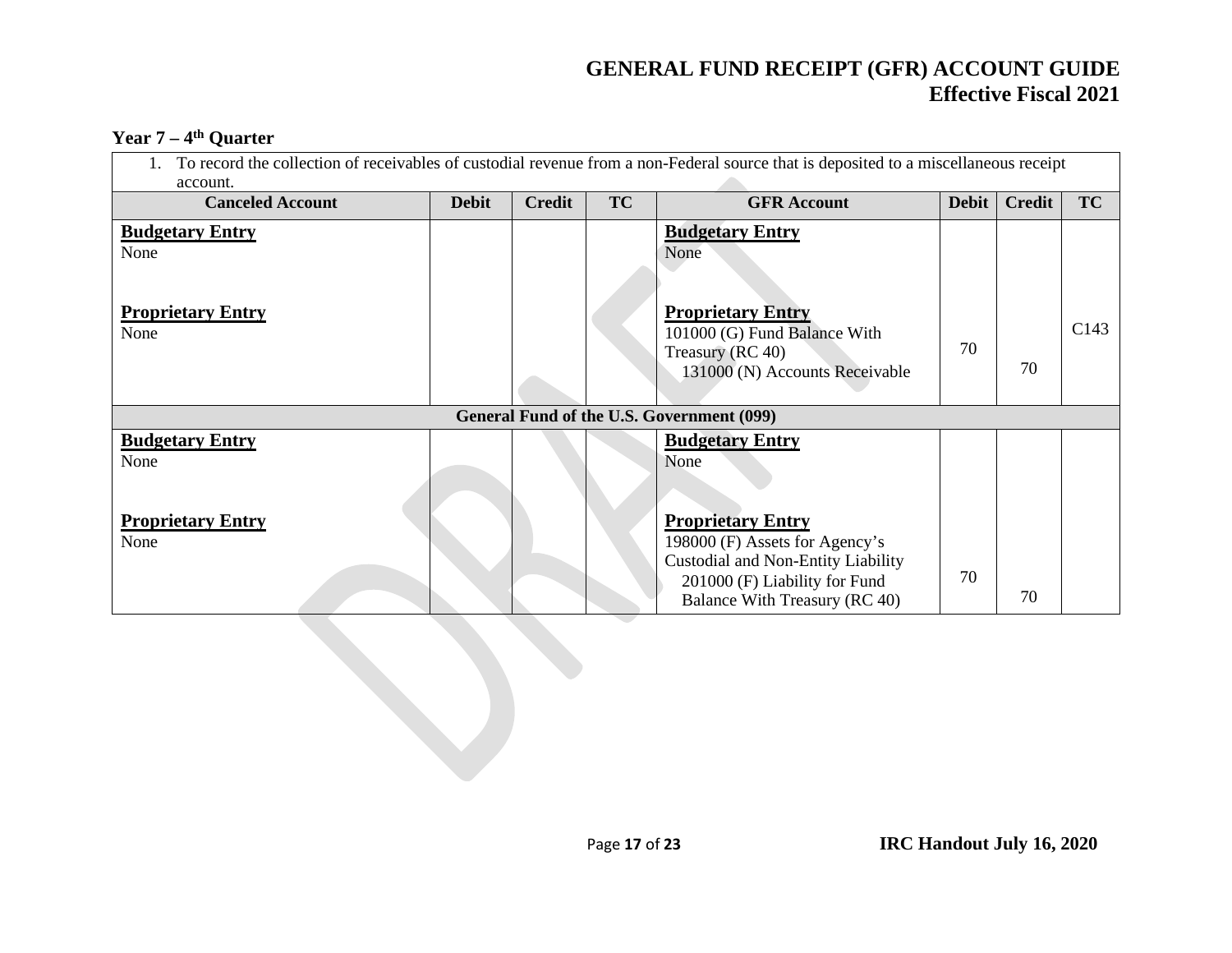| To reclassify the offset from the revenue or other financing sources accrued to revenue or other financing sources collected for others<br>that is not reported on the Statement of Custodial Activity or on the custodial footnote. |              |               |           |                                                                                                                                                                                                                                                                                                           |              |               |           |
|--------------------------------------------------------------------------------------------------------------------------------------------------------------------------------------------------------------------------------------|--------------|---------------|-----------|-----------------------------------------------------------------------------------------------------------------------------------------------------------------------------------------------------------------------------------------------------------------------------------------------------------|--------------|---------------|-----------|
| <b>Canceled Account</b>                                                                                                                                                                                                              | <b>Debit</b> | <b>Credit</b> | <b>TC</b> | <b>GFR Account</b>                                                                                                                                                                                                                                                                                        | <b>Debit</b> | <b>Credit</b> | <b>TC</b> |
| <b>Budgetary Entry</b><br>None                                                                                                                                                                                                       |              |               |           | <b>Budgetary Entry</b><br>None                                                                                                                                                                                                                                                                            |              |               |           |
| <b>Proprietary Entry</b><br>None                                                                                                                                                                                                     |              |               |           | <b>Proprietary Entry</b><br>599300 (G) Offset to Non-Entity<br>Collections – Statement of Changes in<br>Net Position (RC 44)<br>599400 (G) Offset to Non-Entity<br>Accrued Collections – Statement of<br>Changes in Net Position (RC 48)                                                                  | 70           | 70            | D585      |
|                                                                                                                                                                                                                                      |              |               |           | General Fund of the U.S. Government (099)                                                                                                                                                                                                                                                                 |              |               |           |
| <b>Budgetary Entry</b><br>None<br><b>Proprietary Entry</b><br>None                                                                                                                                                                   |              |               |           | <b>Budgetary Entry</b><br>None<br><b>Proprietary Entry</b><br>571200 (F) Accrual of Agency<br>Amount - To Be Collected -<br>Custodial and Non-Entity - General<br>Fund of the U.S. Government (RC 48)<br>571000 (F) Transfer in of Agency<br>Unavailable Custodial and Non-<br>Entity Collections (RC 44) | 70           | 70            |           |
|                                                                                                                                                                                                                                      |              |               |           |                                                                                                                                                                                                                                                                                                           |              |               |           |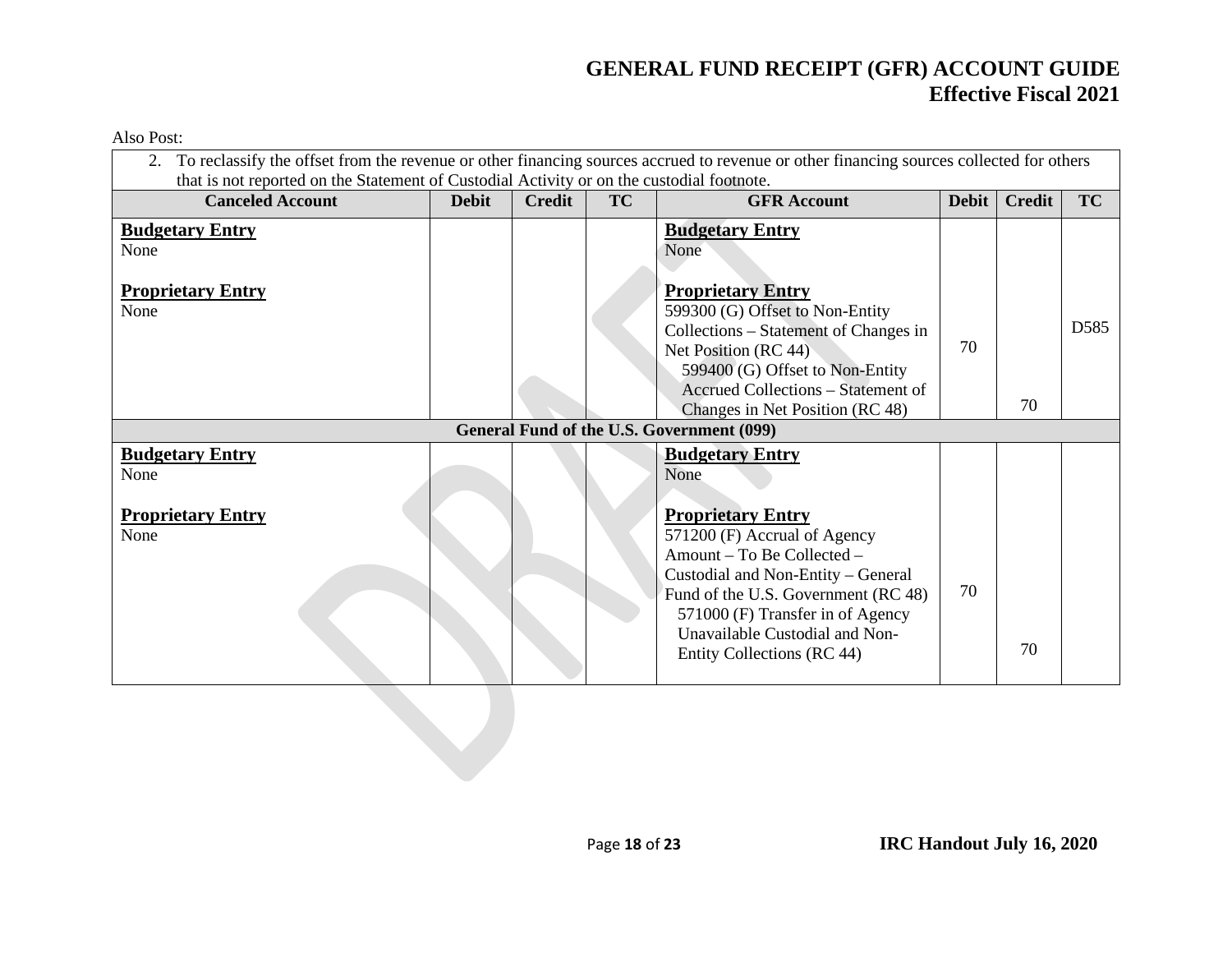|                    |                                                                    |              | <b>GFR</b> Account |
|--------------------|--------------------------------------------------------------------|--------------|--------------------|
| <b>Account</b>     | <b>Description</b>                                                 | <b>Debit</b> | <b>Credit</b>      |
| <b>Budgetary</b>   |                                                                    |              |                    |
| None               |                                                                    |              |                    |
|                    |                                                                    |              |                    |
| <b>Proprietary</b> |                                                                    |              |                    |
| 101000(G)          | <b>Fund Balance With Treasury</b>                                  | 120          |                    |
| 298500(G)          | Liability for Non-Entity Assets Not Reported on the Statement of   |              | 120                |
|                    | <b>Custodial Activity</b>                                          |              |                    |
| 599300 (G)         | Offset to Non-Entity Collections - Statement of Changes in Net     | 120          |                    |
|                    | Position                                                           |              |                    |
| 599400 (G)         | Offset to Non-Entity Accrued Collections – Statement of Changes in |              | 120                |
|                    | <b>Net Position</b>                                                |              |                    |
| <b>Total</b>       |                                                                    | 240          | 240                |

#### **Year 7 – Preclosing Trial Balance**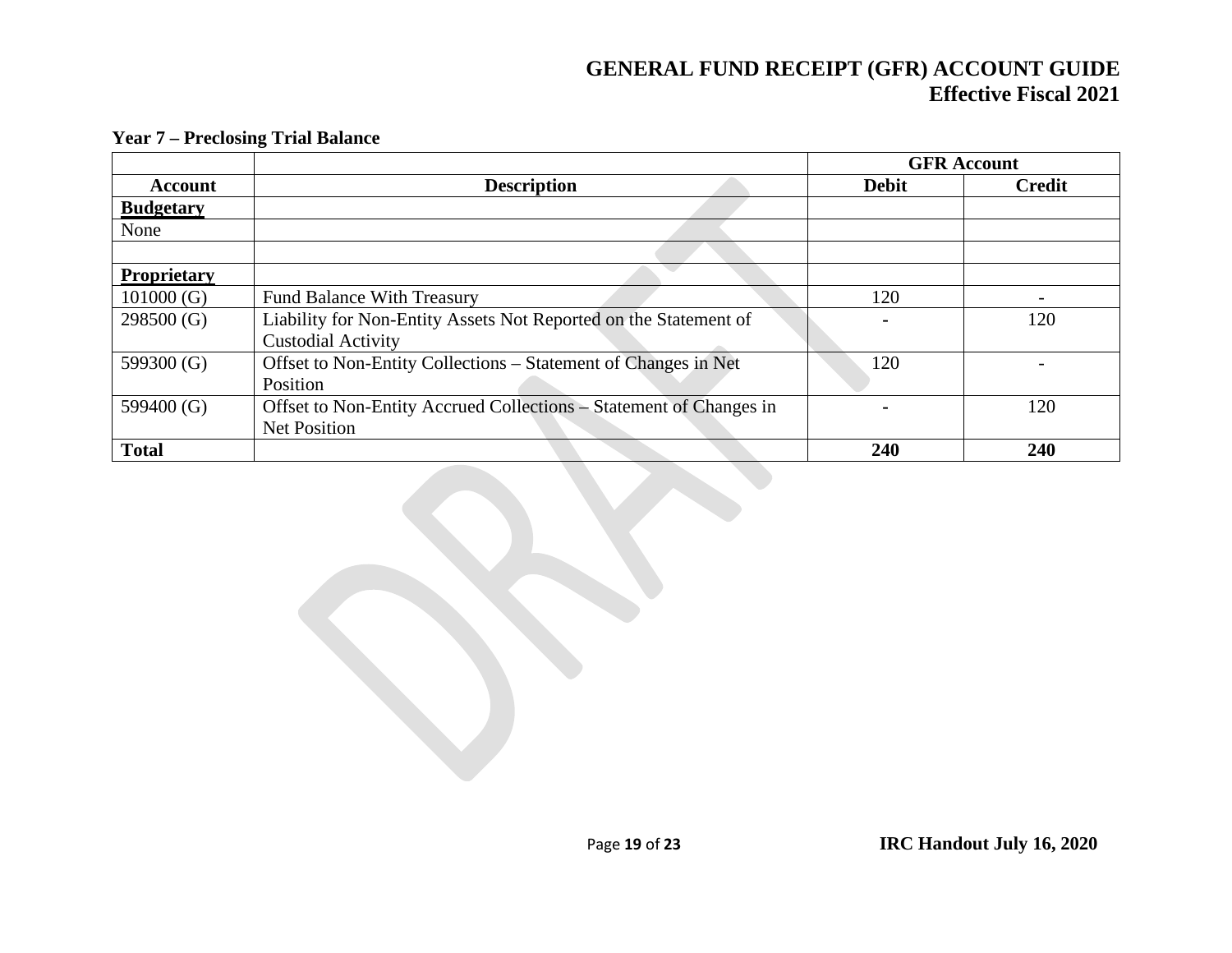$\mathcal{L}$ 

#### **Year 7 – Preclosing Adjusting Entry**

| To record the closing of FBWT collected in a General Fund receipt account at the year end. |              |               |           |                                                                                                                                                                                                                       |              |               |      |
|--------------------------------------------------------------------------------------------|--------------|---------------|-----------|-----------------------------------------------------------------------------------------------------------------------------------------------------------------------------------------------------------------------|--------------|---------------|------|
| <b>Canceled Account</b>                                                                    | <b>Debit</b> | <b>Credit</b> | <b>TC</b> | <b>GFR Account</b>                                                                                                                                                                                                    | <b>Debit</b> | <b>Credit</b> | TC   |
| <b>Budgetary Entry</b><br>None                                                             |              |               |           | <b>Budgetary Entry</b><br>None                                                                                                                                                                                        |              |               |      |
| <b>Proprietary Entry</b><br>None                                                           |              |               |           | <b>Proprietary Entry</b><br>298500 (G) Liability for Non-Entity<br>Assets Not Reported on the Statement<br>of Custodial Activity (RC 46)<br>101000 (G) Fund Balance With<br>Treasury (RC 40)                          | 120          | 120           | F124 |
|                                                                                            |              |               |           | <b>General Fund of the U.S. Government (099)</b>                                                                                                                                                                      |              |               |      |
| <b>Budgetary Entry</b><br>None                                                             |              |               |           | <b>Budgetary Entry</b><br>None                                                                                                                                                                                        |              |               |      |
| <b>Proprietary Entry</b><br>None                                                           |              |               |           | <b>Proprietary Entry</b><br>201000 (F) Liability for Fund Balance<br>With Treasury (RC 40)<br>198000 (F) Asset for Agency's<br>Custodial and Non-Entity Liabilities<br>General Fund of the U.S.<br>Government (RC 46) | 120          | 120           |      |
|                                                                                            |              |               |           |                                                                                                                                                                                                                       |              |               |      |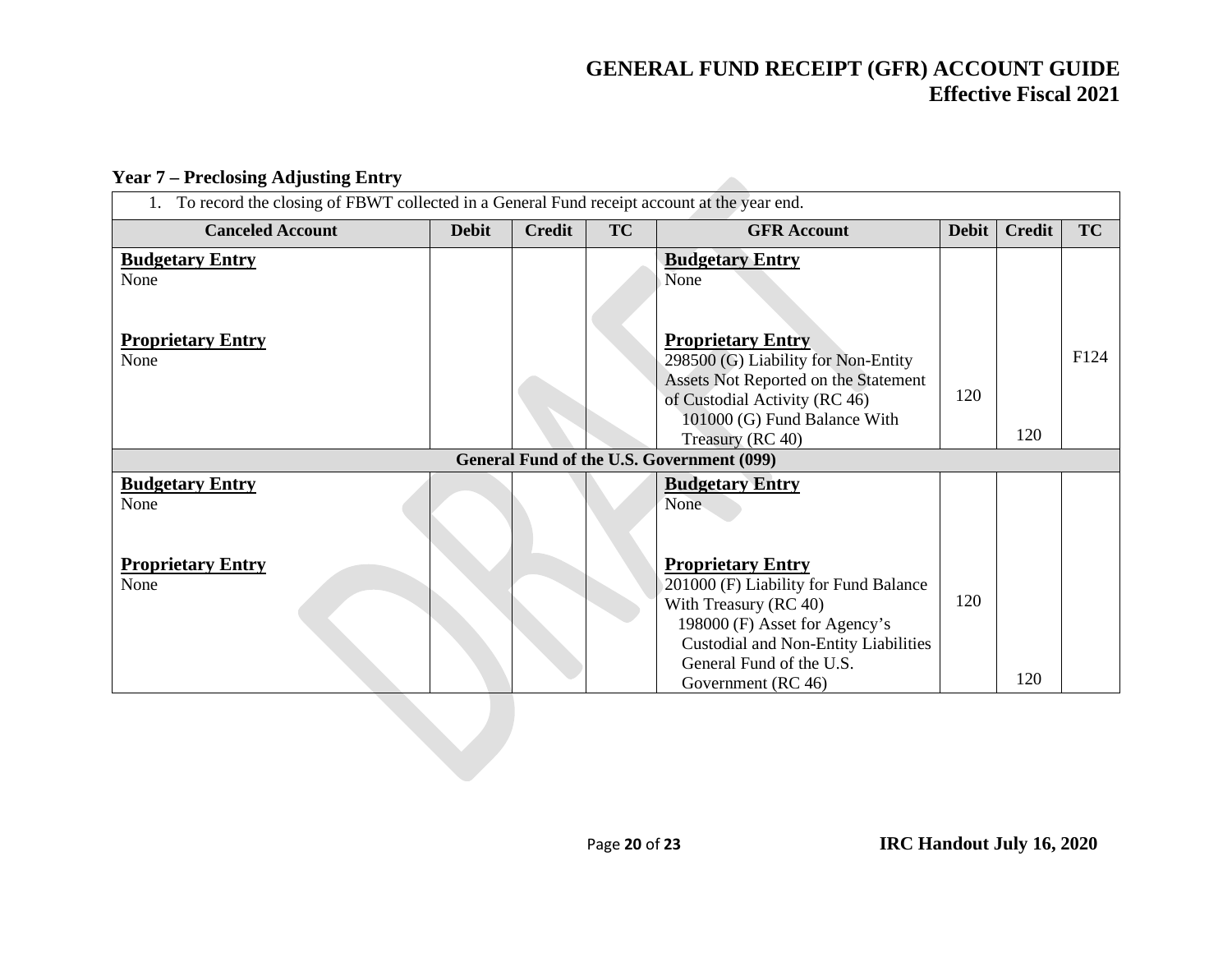|                    |                                                                    |              | <b>GFR</b> Account |
|--------------------|--------------------------------------------------------------------|--------------|--------------------|
| Account            | <b>Description</b>                                                 | <b>Debit</b> | <b>Credit</b>      |
| <b>Budgetary</b>   |                                                                    |              |                    |
| None               |                                                                    |              |                    |
|                    |                                                                    |              |                    |
| <b>Proprietary</b> |                                                                    |              |                    |
| 599300 (G)         | Offset to Non-Entity Collections – Statement of Changes in Net     | 120          |                    |
|                    | Position                                                           |              |                    |
| 599400 $(G)$       | Offset to Non-Entity Accrued Collections – Statement of Changes in |              | 120                |
|                    | Net Position                                                       |              |                    |
| <b>Total</b>       |                                                                    | 120          | 120                |

#### **Year 7 – Preclosing Adjusted Trial Balance**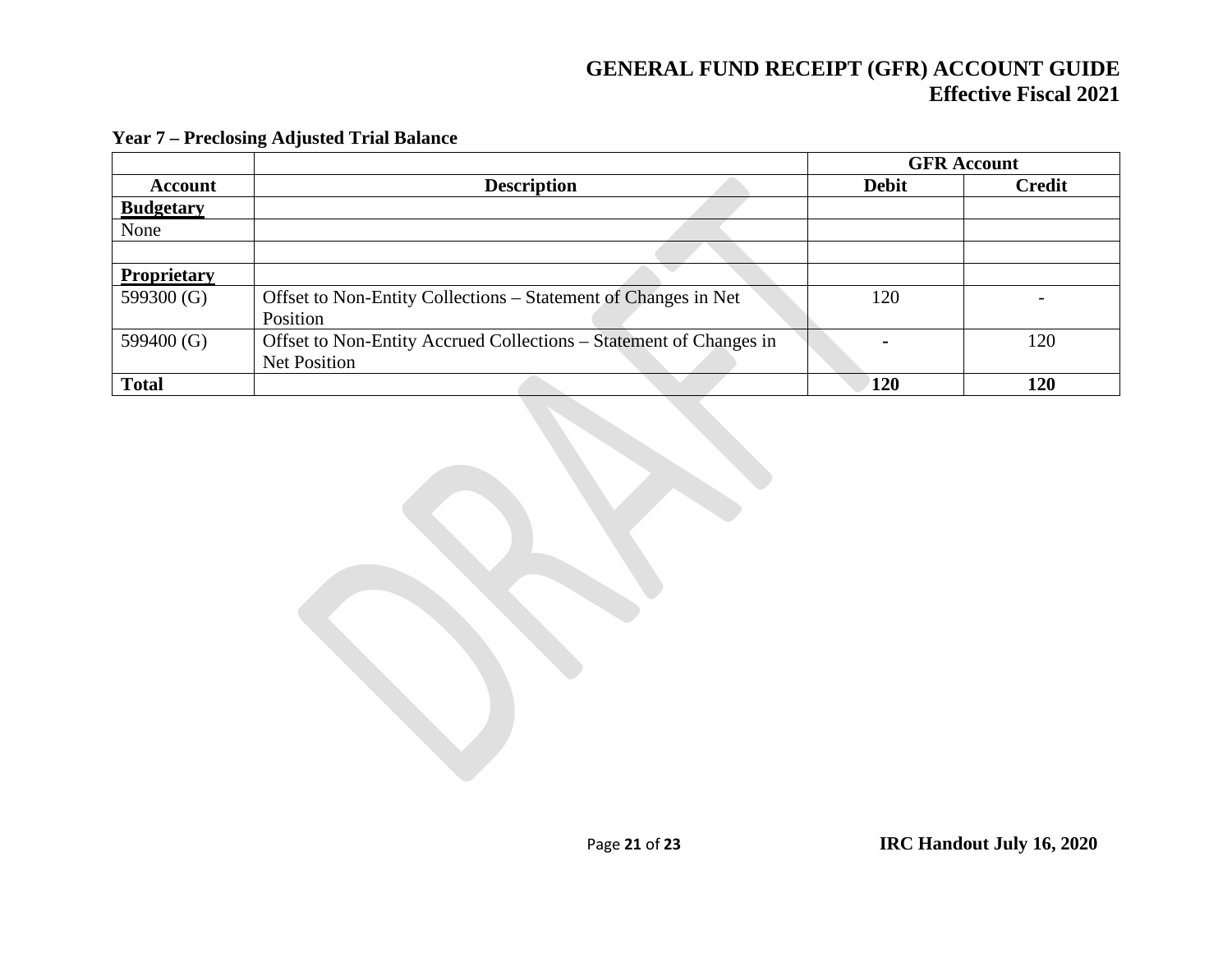#### 1. To record the closing of revenue, expense, and other financing source accounts to cumulative results of operations. **Canceled Account Debit Credit TC GFR** Account **Budgetary Entry** None **Proprietary Entry** None **Budgetary Entry** None **Proprietary Entry** 331000 Cumulative Results of Operations 599300 (G) Offset to Non-Entity Collections – Statement of Changes in Net Position (RC 44) 599400 (G) Offset to Non-Entity Accrued Collections – Statement of Changes in Net Position (RC 48) 331000 Cumulative Results of **Operations** 120 120 120 120 **General Fund of the U.S. Government (099) Budgetary Entry** None **Proprietary Entry** None **Budgetary Entry** None **Proprietary Entry** 571000 (F) Transfer in of Agency Unavailable Custodial and Non-Entity Collections (RC 44) 331000 Cumulative Results of Operations 331000 Cumulative Results of Operations 571200 (F) Accrual of Agency Amount – To Be Collected – Custodial and Non- Entity – General Fund of the U.S. Government (RC 48) 120 120 120 120

**Closing Entries:**